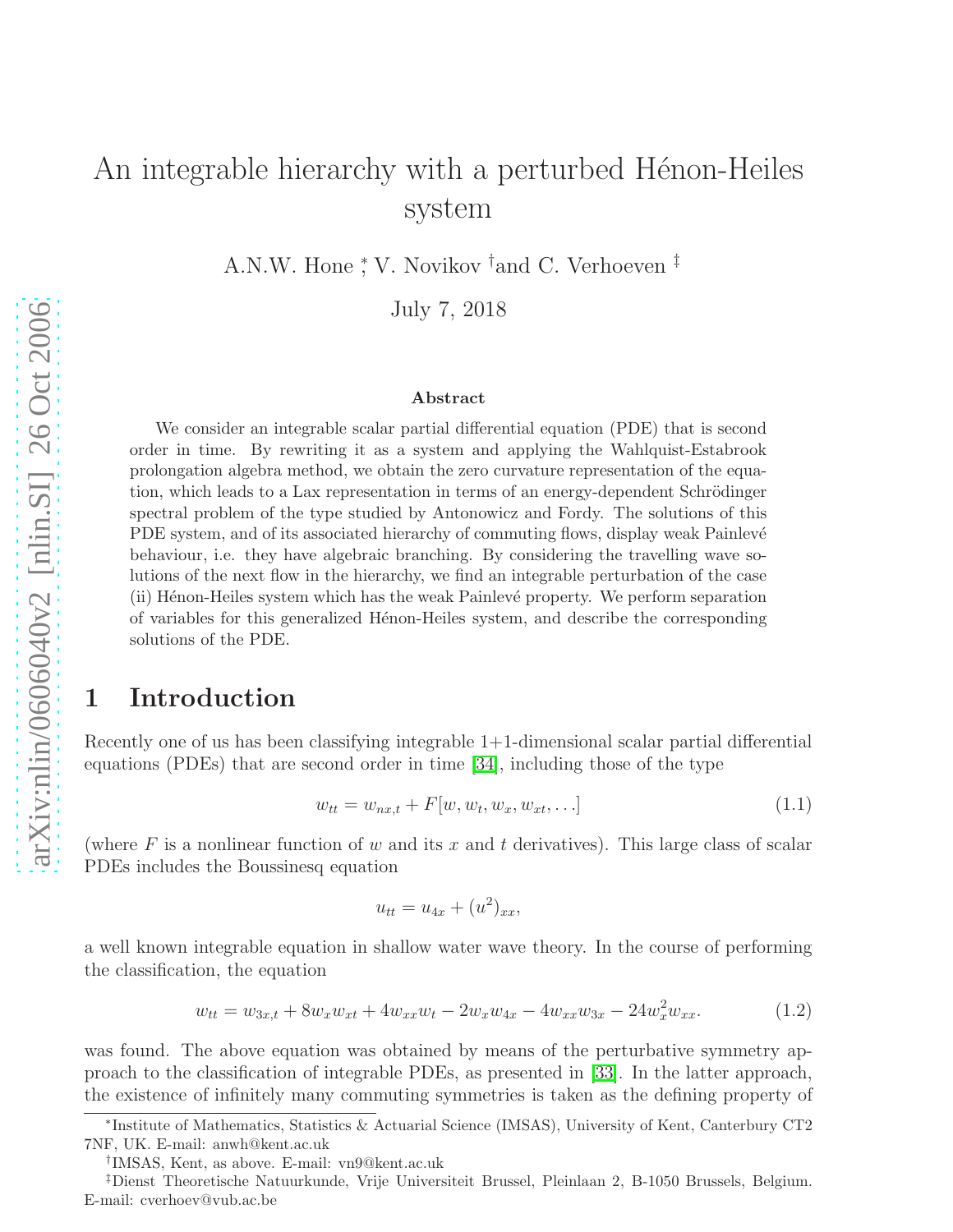an integrable PDE, and by representing a PDE such as [\(1.1\)](#page-0-0) symbolically (in Fourier space) one obtains an infinite sequence of necessary conditions for integrability. The equation [\(1.2\)](#page-0-1) was isolated by the requirement that it should satisfy the first few of these conditions.

Obviously, checking a finite number of necessary conditions does not prove integrability. However, in practice it can be proved a posteriori that only the first few conditions are sufficient for integrability within a given class of equations. In any case, having obtained a particular equation such as [\(1.2\)](#page-0-1) in the course of classifying the general class of PDEs [\(1.1\)](#page-0-0), its integrability must then be proved constructively, either by demonstrating that it is explicitly linearizable, or by showing that it can be derived as the compatibility condition for a linear system (Lax pair) of the form

<span id="page-1-0"></span>
$$
\mathcal{L}\psi = 0, \qquad \psi_t = \mathcal{A}\psi, \tag{1.3}
$$

<span id="page-1-1"></span>for suitable operators  $\mathcal{L}, \mathcal{A}$  having coefficients dependent on w and its derivatives, and on a spectral parameter  $\lambda$ . Once a Lax pair (or, alternatively, a linearization) is known, then the infinite hierarchy of symmetries of an integrable PDE can be obtained directly. To look for a Lax pair, it is most convenient to try to obtain the PDE [\(1.2\)](#page-0-1) in the form of a zero curvature equation

<span id="page-1-2"></span>
$$
\mathbf{F}_t - \mathbf{G}_x + [\mathbf{F}, \mathbf{G}] = 0,\tag{1.4}
$$

this being the compatibility condition for the matrix linear system

$$
\Psi_x = \mathbf{F} \Psi, \qquad \Psi_t = \mathbf{G} \Psi \tag{1.5}
$$

(where the matrices  $\mathbf{F}$ ,  $\mathbf{G}$  are functions of u and its derivatives, and of a spectral parameter).

In the next section we apply the Wahlquist-Estabrook prolongation algebra method to the PDE [\(1.2\)](#page-0-1) in order to obtain a zero curvature representation for it. The calculations are much facilitated by setting  $u = w_x$  and  $v = w_t - w_{3x} - 3w_x^2$  and rewriting the scalar equation  $(1.2)$  as a two-component system (see  $(2.1)$  below). We find that the simplest zero curvature representation for the system [\(2.1\)](#page-2-0) has  $\mathbf{F}, \mathbf{G} \in sl(2)$ , and this is equivalent to a scalar Lax pair  $(1.3)$  with the Lax operator being the energy-dependent Schrödinger operator

<span id="page-1-4"></span><span id="page-1-3"></span>
$$
\mathcal{L} = \lambda \, \partial_x^2 + \left(\frac{v}{4} + u\lambda - \lambda^2\right),\tag{1.6}
$$

which is an example of the general type

$$
\mathcal{L} = \sum_{j=0}^{N} \lambda^{j} (\epsilon_j \partial_x^2 + u_j)
$$
 (1.7)

studied by Antonowicz and Fordy [\[7,](#page-19-0) [8\]](#page-19-1). Some particular examples of energy-dependent Schrödinger hierarchies were considered earlier by Jaulent and Miodek [\[28\]](#page-20-2) and Martinez Alonso [\[30\]](#page-20-3) (see also the more recent work of Shabat and Martinez Alonso [\[31\]](#page-20-4)). The Lax pair for [\(1.2\)](#page-0-1) allows us to write down its hierarchy of higher symmetries. Subsequent sections concern the weak Painlevé property for the PDE (section 3), and travelling wave solutions of members of the hierarchy (section 4). It turns out that the stationary flow of the next member of the hierarchy is equivalent to an integrable perturbation of the case (ii) Hénon-Heiles system; this extends a result of Fordy concerning the fifth order KdV equation [\[18\]](#page-19-2). We briefly remark on similarity reductions in our conclusions (section 5).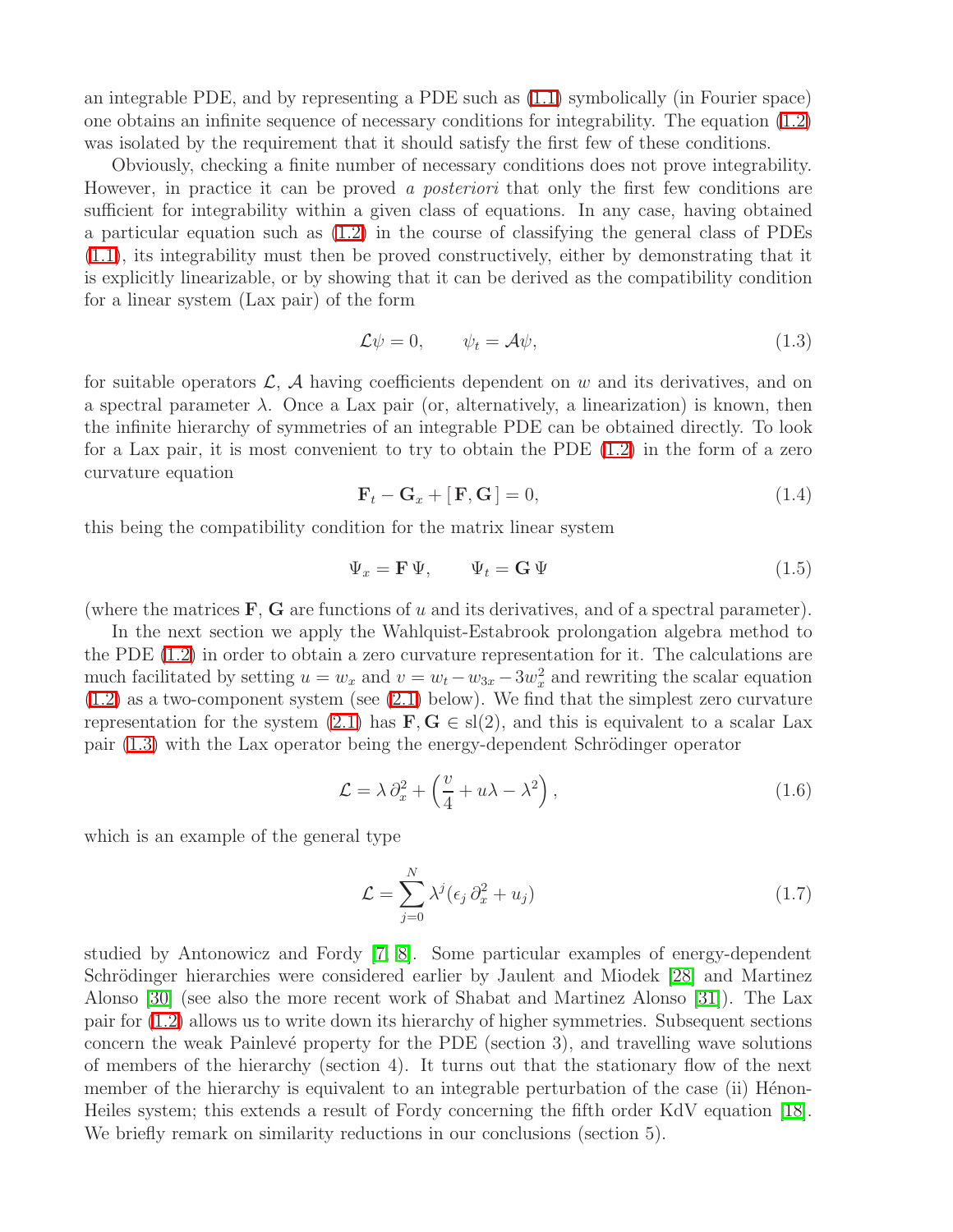### 2 Prolongation algebra and integrable hierarchy

A Lax pair for the scalar PDE [\(1.2\)](#page-0-1) can be found in a straighforward way by first writing it in the form of a two-component system, that is

<span id="page-2-0"></span>
$$
u_t = u_{xxx} + 6uu_x + v_x, \n v_t = 4u_xv + 2uv_x,
$$
\n(2.1)

in which form the reduction  $v = 0$  to the KdV equation

<span id="page-2-1"></span>
$$
u_t = u_{xxx} + 6uu_x \tag{2.2}
$$

is made manifest. Starting from the above system, we then proceed to apply the prolongation algebra method due to Wahlquist and Estabrook [\[43\]](#page-20-5) (see also [\[19\]](#page-19-3) for an excellent exposition).

We start by assuming that the system  $(2.1)$  has a zero curvature representation  $(1.4)$ where the matrix **F** depends only on u, v, so  $\mathbf{F} = \mathbf{F}(u, v)$ , and **G** depends on v and derivatives of u of order at most two, so  $G = G(u, u_x, u_{xx}, v)$  (with the dependence on a spectral parameter being suppressed). Plugging this ansatz into the zero curvature equation and substituting for  $u_t$  and  $v_t$  from  $(2.1)$  yields

$$
\mathbf{F}_{u} \left( u_{3x} + 6uu_{x} + v_{x} \right) + F_{v} \left( 4u_{x}v + 2uv_{x} \right) - \mathbf{G}_{v} v_{x} - \sum_{j=0}^{2} \mathbf{G}_{u_{jx}} u_{(j+1)x} + [\mathbf{F}, \mathbf{G}] = 0 \tag{2.3}
$$

(where subscripts denote partial derivatives). Reading off the coefficient of  $u_{3x}$  in [\(2.3\)](#page-2-1), we have immediately that

$$
\mathbf{G}_{u_{xx}}=\mathbf{F}_{u},
$$

so that upon integrating we find

<span id="page-2-2"></span>
$$
\mathbf{G}(u, u_x, u_{xx}, v) = \mathbf{F}_u u_{xx} + \hat{\mathbf{G}}(u, u_x, v)
$$
\n(2.4)

for some matrix function  $\hat{G}$ . Substituting back for  $G$  from [\(2.4\)](#page-2-2) into [\(2.3\)](#page-2-1), we can then compare coefficients of  $u_{xx}$ , and we can continue in this way until we obtain explicit expressions for **F** and **G** as differential polynomials in  $u, v$  and their derivatives with matrix coefficients. These constant coefficients must further satisfy certain algebraic relations, including commutators, and for the Lax pair to exist it is necessary that there should be a non-trivial realization of these relations within a suitable Lie algebra. With the substitution of [\(2.4\)](#page-2-2) and subsequent integrations and back substitutions into  $(2.3)$ , we find that **F** takes the form

<span id="page-2-3"></span>
$$
\mathbf{F} = \mathbf{A}u^2 + \mathbf{B}u + \mathbf{C}v + \mathbf{D},
$$

where the matrices  $A, B, C, D$  are constants. However, we note that from the relations between **A** and the other coefficients of **F** and **G**, we can consistently set  $A = 0$ , so that **F** is linear in u and v. Having made this simplification, we find that  **has the form** 

$$
\mathbf{G} = \mathbf{B} u_{xx} + [\mathbf{D}, \mathbf{B}] u_x + (\mathbf{B} + 2u\mathbf{C})v + (6\mathbf{B} - [\mathbf{B}, [\mathbf{B}, \mathbf{D}]])\frac{u^2}{2} + [\mathbf{D}, [\mathbf{D}, \mathbf{B}]]u + \mathbf{E}.
$$

The relations that must be satisfied by the coefficients are as follows:

$$
[\mathbf{B}, \mathbf{C}] = 0, \qquad 2\mathbf{C} + [\mathbf{C}, [\mathbf{D}, \mathbf{B}]] = 0, \qquad (\text{ad } \mathbf{B})^3 \mathbf{D} = 0; \tag{2.5}
$$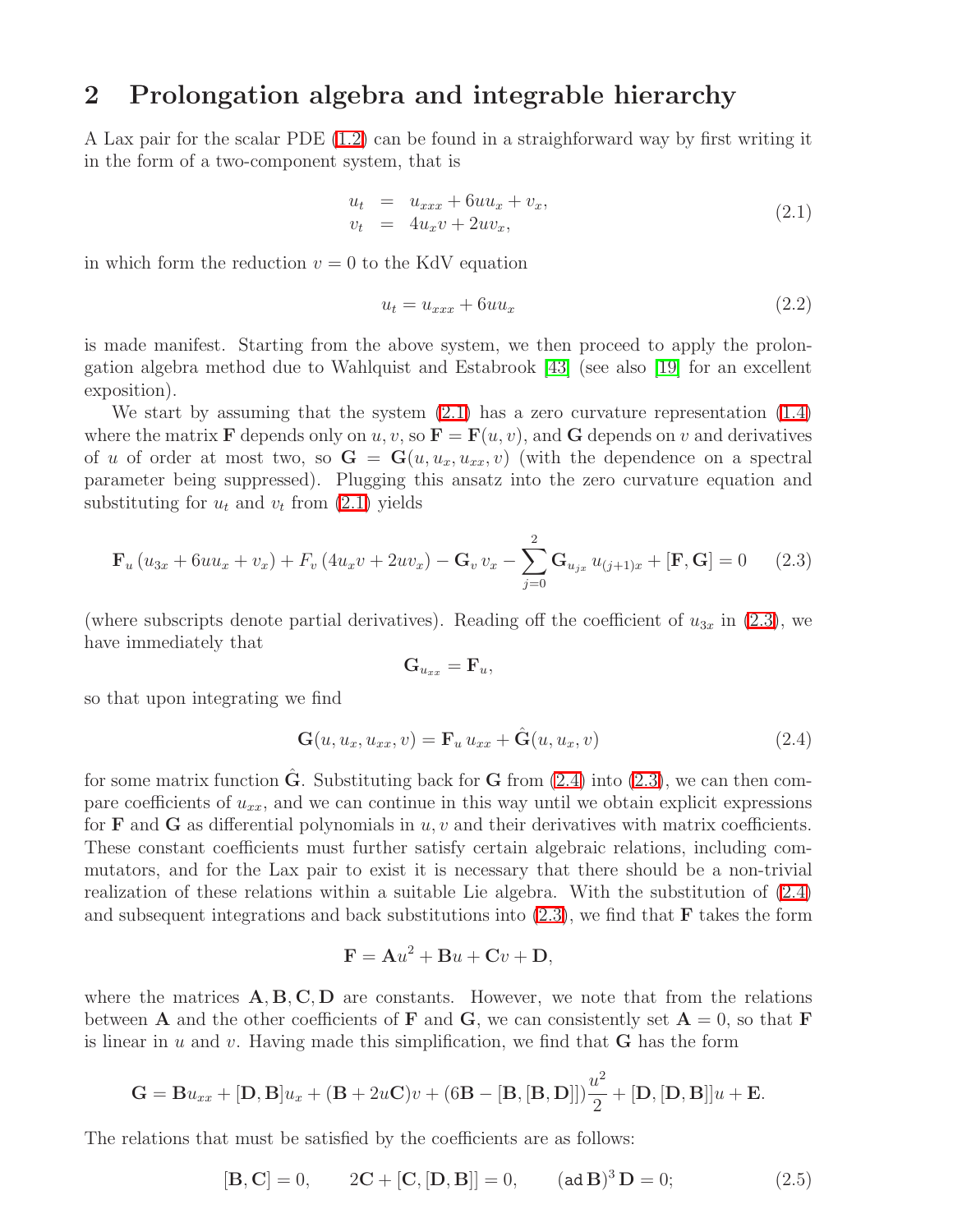<span id="page-3-2"></span>
$$
[\mathbf{C}, (\text{ad}\,\mathbf{B})^2 \,\mathbf{D}] = 0, \quad [\mathbf{B}, (\text{ad}\,\mathbf{D})^2 \,\mathbf{B}] + \frac{1}{2} [\mathbf{D}, 6\mathbf{B} - (\text{ad}\,\mathbf{B})^2 \,\mathbf{D}] = 0; \tag{2.6}
$$

<span id="page-3-1"></span>
$$
2[\mathbf{D}, \mathbf{C}] + [\mathbf{C}, (\text{ad }\mathbf{D})^2 \mathbf{B}] = 0, \quad [\mathbf{B}, \mathbf{E}] + (\text{ad }\mathbf{D})^3 \mathbf{B} = 0; \tag{2.7}
$$

$$
[\mathbf{D}, \mathbf{B}] + [\mathbf{C}, \mathbf{E}] = 0, \qquad [\mathbf{D}, \mathbf{E}] = 0.
$$
 (2.8)

<span id="page-3-4"></span><span id="page-3-3"></span>We now seek to realize the above relations non-trivially in a suitable Lie algebra. To begin with we suppose that

$$
\mathbf{C} = \xi \mathbf{B} \tag{2.9}
$$

<span id="page-3-0"></span>for some scalar  $\xi$ , so that the first relation  $(2.5)$  is satisfied, while the second one implies that

$$
[\mathbf{K}, \mathbf{B}] = 2\mathbf{B},\tag{2.10}
$$

<span id="page-3-5"></span>where we have introduced

$$
\mathbf{K} = [\mathbf{D}, \mathbf{B}].\tag{2.11}
$$

The relation  $(2.10)$  already suggests that **B** and **K** should be two of the three basis elements of an sl(2) subalgebra.

If we now consider the third relation in [\(2.5\)](#page-2-3) then we see that

$$
(\text{ad}\,\mathbf{B})^3\mathbf{D} = -(\text{ad}\,\mathbf{B})^2\mathbf{K} = [\mathbf{B}, 2\mathbf{B}] = 0,
$$

using  $(2.10)$ , so this relation is automatically satisfied given the assumption  $(2.9)$ . Furthermore, using  $(2.9)$  and  $(2.10)$  we see that both relations  $(2.6)$  and the first relation  $(2.7)$  also hold automatically. Let us now consider the first equations in [\(2.8\)](#page-3-4), which becomes

$$
[\mathbf{B}, \xi \mathbf{E} - \mathbf{D}] = 0.
$$

The above obviously holds if we choose to set

$$
\mathbf{E}=\xi^{-1}\mathbf{D},
$$

in which case the second relation [\(2.8\)](#page-3-4) is trivially true. Finally, we have the second relation [\(2.7\)](#page-3-3) still to be satified, which becomes

<span id="page-3-6"></span>
$$
-\xi^{-1}\mathbf{K} + [\mathbf{D}, [\mathbf{D}, \mathbf{K}]] = 0. \tag{2.12}
$$

Adding a multiple of  $\bf{B}$  to  $\bf{D}$  does not change the commutation relation [\(2.11\)](#page-3-5), so we set

$$
\mathbf{D} = -\mathbf{J} - \lambda \mathbf{B}
$$

for some constant  $\lambda$ , and then we find it is consistent to take **J** and **B** as the Chevalley generators of an sl(2) algebra, so that

$$
[\mathbf{B}, \mathbf{J}] = \mathbf{K}, \qquad [\mathbf{K}, \mathbf{B}] = 2\mathbf{B}, \qquad [\mathbf{K}, \mathbf{J}] = -2\mathbf{J},
$$

and the relation [\(2.12\)](#page-3-6) is satisfied provided that the constants  $\xi$  and  $\lambda$  are related according to

$$
\xi = \frac{1}{4\lambda}.
$$

With the above choices we see that the final expressions for  $\bf{F}$  and  $\bf{G}$  take the form

$$
\mathbf{F} = \left(u - \lambda + \frac{v}{4\lambda}\right) \mathbf{B} - \mathbf{J}
$$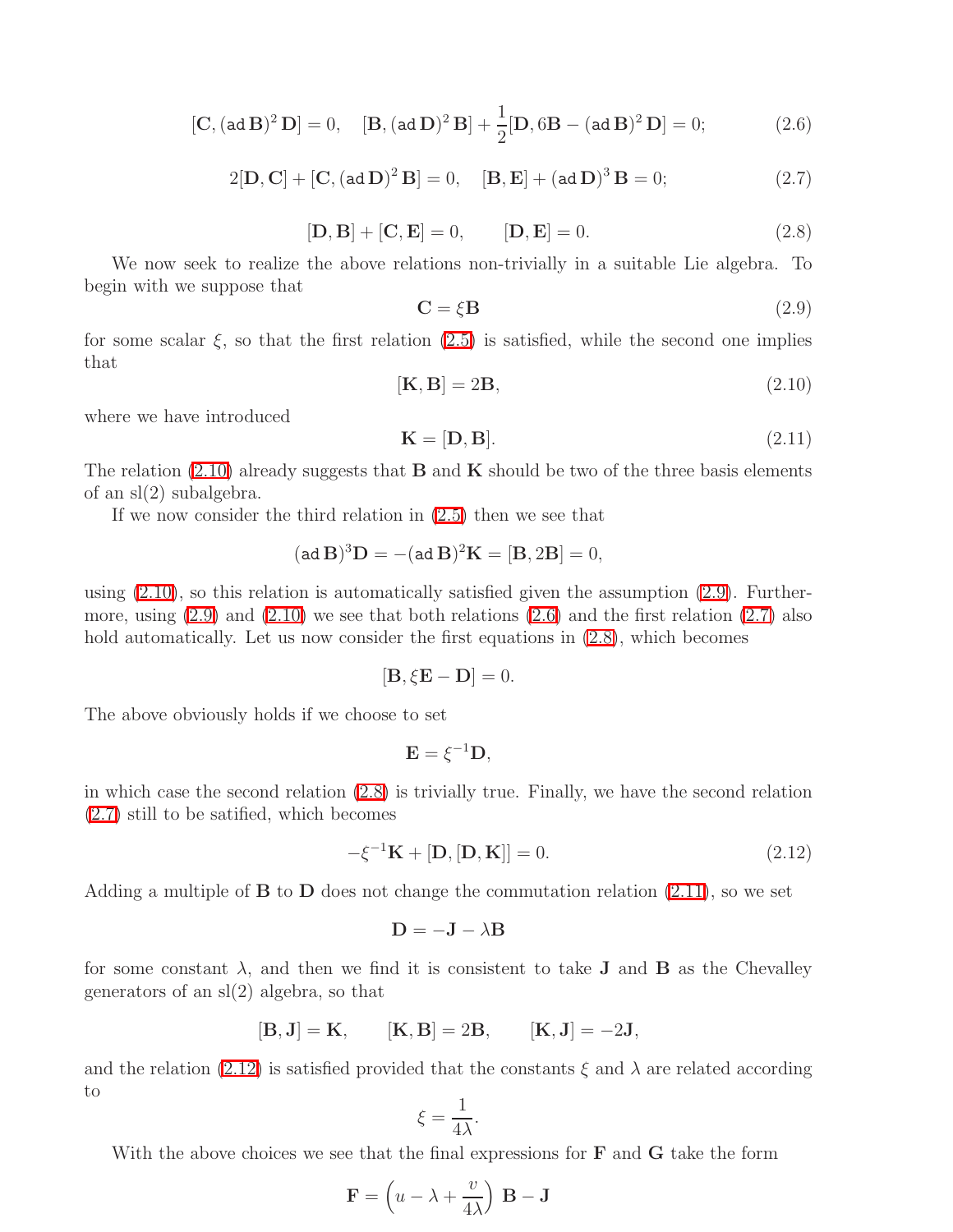and

$$
\mathbf{G} = \left(u_{xx} + 2u^2 + v + 2u\lambda - 4\lambda^2 + \frac{uv}{2\lambda}\right)\mathbf{B} + u_x\mathbf{K} - (2u + 4\lambda)\mathbf{J}.
$$

If we then choose the standard matrix representation of  $sl(2)$  then **F** is just

<span id="page-4-0"></span>
$$
\mathbf{F} = \left( \begin{array}{cc} 0 & u - \lambda + \frac{v}{4\lambda} \\ -1 & 0 \end{array} \right),
$$

and then setting  $\Psi = (-\psi_x, \psi)^T$  we see that the x part of the matrix linear system [\(1.5\)](#page-1-2) is equivalent to the energy-dependent Schrödinger equation

$$
\frac{1}{\lambda}\mathcal{L}\,\psi \equiv \left(\partial_x^2 + \frac{v}{4\lambda} + u - \lambda\right)\,\psi = 0\tag{2.13}
$$

<span id="page-4-4"></span>for  $\psi$ , with the operator  $\mathcal L$  as in [\(1.6\)](#page-1-3). Similarly, the t part of [\(1.5\)](#page-1-2) implies that the time derivative of  $\psi$  is given by

$$
\partial_t \psi = (2u + 4\lambda)\psi_x - u_x \psi. \tag{2.14}
$$

Very recently, we learnt that Shabat also derived the system [\(2.1\)](#page-2-0) as a reduction of the so called universal solitonic hierarchy; see the unnumbered equation half way down p. 622 in [\[38\]](#page-20-6).

The construction of integrable hierarchies associated with energy-dependent Schrödinger operators of the general type [\(1.7\)](#page-1-4) was described in detail by Antonowicz and Fordy [\[6,](#page-19-4) [7,](#page-19-0) [8\]](#page-19-1). We now present the explicit form of their construction for the particular linear problem  $(2.13)$ , showing how this leads to the hierarchy of commuting flows for the system  $(2.1)$ , that correspond to the symmetries of the scalar PDE  $(1.2)$ . Starting from the Schrödinger equation [\(2.13\)](#page-4-0), the sequence of compatible linear evolution equations for the wave function  $\psi$  takes the form

$$
\partial_{t_{2N+1}} \psi = (2P_N \partial_x - P_{N,x}) \psi \equiv \mathcal{A} \psi \tag{2.15}
$$

<span id="page-4-1"></span>for integers  $N = 0, 1, 2, \ldots$  that label the flows, where  $P_N$  are certain polynomials in  $\lambda$ whose coefficients are functions of u, v and their derivatives. For each  $N$ , the requirement of compatibility between the time evolution  $(2.15)$  and the Schrödinger equation  $(2.13)$  leads to the generalized Lax equation

$$
\partial_{t_{2N+1}}\mathcal{L} = [\mathcal{A}, \mathcal{L}] + 4P_{N,x} \cdot \mathcal{L},\tag{2.16}
$$

which means that the potential of the Schrödinger operator  $\mathcal L$  must evolve according to

$$
\partial_{t_{2N+1}} W = \left(\partial_x^3 + 4W\partial_x + 2W_x\right) P_N, \qquad W = \frac{v}{4\lambda} + u - \lambda. \tag{2.17}
$$

For each N, the equation  $(2.17)$  encodes the evolution of u and v with respect to the time  $t_{2N+1}$ , but the precise from of each  $P_N$  must be specified in order to obtain the explicit form of these evolution equations. In fact a compatible sequence of polynomials  $P_N$ , of degree N in  $\lambda$  for each integer  $N \geq 0$ , can be consistently generated by considering the product

<span id="page-4-2"></span>
$$
\mathcal{P}=\psi\psi^\dagger
$$

<span id="page-4-3"></span>of two independent solutions of the Schrödinger equation  $(2.13)$ . It is well known [\[24\]](#page-20-7) that  $P$  satisfies

$$
\mathcal{PP}_{xx} - \frac{1}{2}\mathcal{P}_x^2 + 2W\mathcal{P}^2 + 8\lambda = 0, \qquad (2.18)
$$

which is known as the Ermakov-Pinney equation [\[16,](#page-19-5) [35\]](#page-20-8); note that we have fixed the Wronskian

$$
\psi_x \psi^{\dagger} - \psi \psi_x^{\dagger} = 4\sqrt{\lambda}.
$$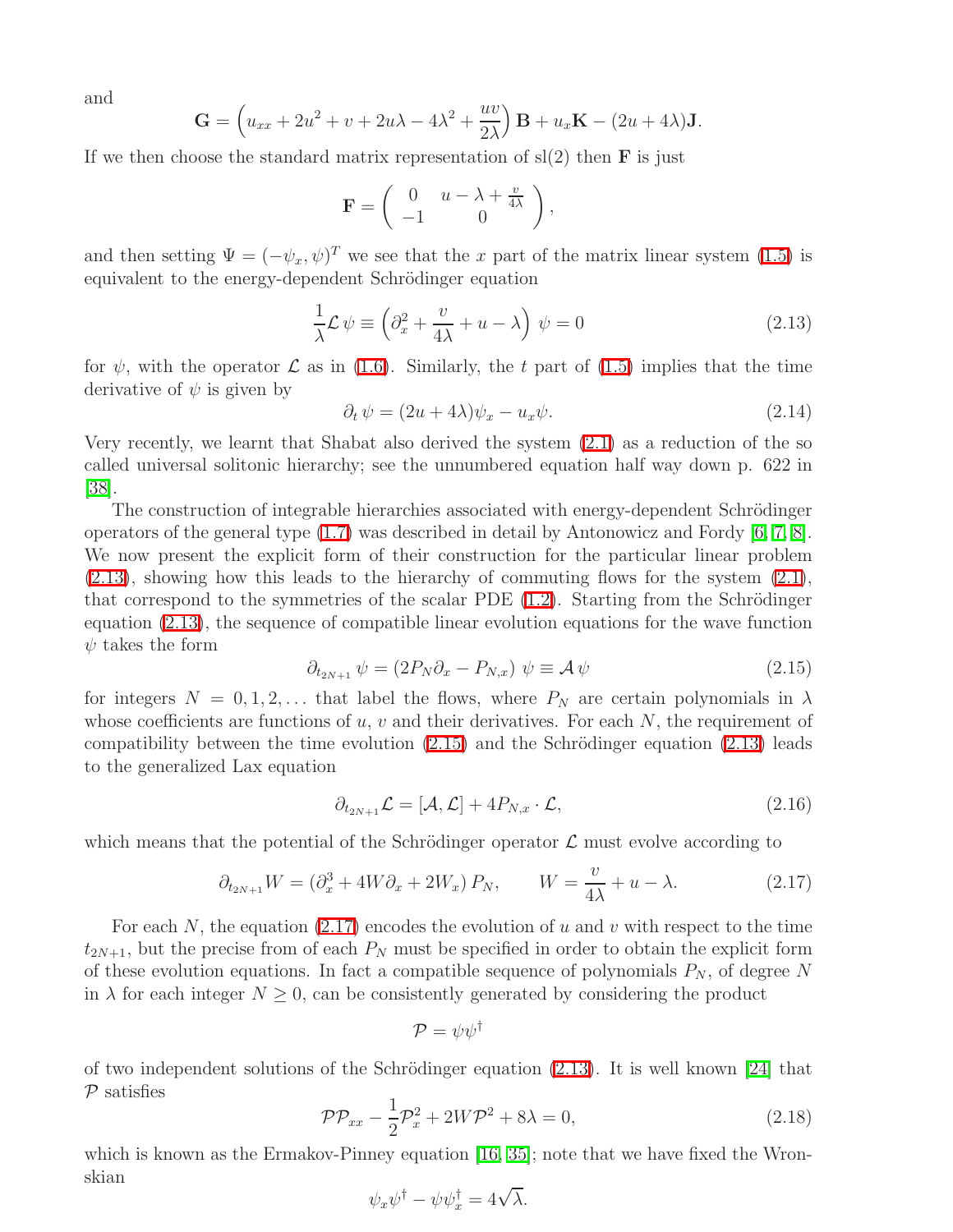<span id="page-5-0"></span>It is also useful to observe that the differential consequence of [\(2.18\)](#page-4-3) is a third order linear equation for  $P$ , namely

$$
\left(\partial_x^3 + 4W\partial_x + 2W_x\right)\mathcal{P} = 0\tag{2.19}
$$

We can expand the solution of [\(2.18\)](#page-4-3) about  $\lambda = \infty$ , so that

$$
\mathcal{P} = \sum_{j=0}^{\infty} f_j \lambda^{-j}, \qquad f_0 = 2,
$$
\n(2.20)

and, having fixed the sign of the leading coefficient  $f_0$ , we find that all subsequent coefficients  $f_j$  are determined uniquely from the Ermakov-Pinney equation by a recursion of the form  $f_j = ($  differential polynomial in  $u, v, f_k, k < j$   $) = ($  differential polynomial in  $u, v$  ). Then  $\mathcal P$ serves as a generating function for the sequence of polynomials  $P<sub>N</sub>$  in the sense that

$$
P_N = (\lambda^N \mathcal{P})_+ = \sum_{j=0}^N f_j \lambda^{N-j} \tag{2.21}
$$

The first few of the  $f_i$  are

 $f_0 = 2,$   $f_1 = u,$   $f_2 = (u_{xx} + 3u^2 + v)/4.$ 

In order to write down the hierarchy of flows [\(2.17\)](#page-4-2) explicitly in Hamiltonian form, it is helpful to observe that from  $(2.19)$  the coefficients of  $P$  satisfy the recursion

<span id="page-5-2"></span>
$$
4\partial_x f_{j+1} = \left(\partial_x^3 + 4u\partial_x + 2u_x\right)f_j + \frac{1}{2}\left(2v\partial_x + v_x\right)f_{j-1}
$$

for  $j = 0, 1, 2, \ldots$ . Thus, upon expanding out in powers of  $\lambda$ , all but the two lowest orders in [\(2.17\)](#page-4-2) cancel out, leaving the equations

$$
\partial_{t_{2N+1}}\left(\begin{array}{c}u\\v\end{array}\right)=\mathbf{B}_0\left(\begin{array}{c}\delta_u\mathcal{H}_{N+1}\\ \delta_v\mathcal{H}_{N+1}\end{array}\right)=\mathbf{B}_1\left(\begin{array}{c}\delta_u\mathcal{H}_N\\ \delta_v\mathcal{H}_N\end{array}\right),\tag{2.22}
$$

where

$$
\mathbf{B}_0 = \begin{pmatrix} 4\partial_x & 0 \\ 0 & 16v\partial_x + 8v_x \end{pmatrix}, \quad \mathbf{B}_1 = \begin{pmatrix} \partial_x^3 + 4u\partial_x + 2u_x & 4v\partial_x + 2v_x \\ 4v\partial_x + 2v_x & 0 \end{pmatrix}, \tag{2.23}
$$

<span id="page-5-1"></span>and

$$
\delta_u \mathcal{H}_N = 4 \delta_v \mathcal{H}_{N+1} = f_N, \tag{2.24}
$$

with e.g.

$$
\mathcal{H}_0 = 2 \int u \, dx, \quad \mathcal{H}_1 = \frac{1}{2} \int (u^2 + v) \, dx, \quad \mathcal{H}_2 = \frac{1}{8} \int (-u_x^2 + 2u^3 + 2uv) \, dx.
$$

These conserved quantities are just two-field generalizations of the well known Hamiltonians for the KdV hierarchy, to which they reduce upon setting  $v = 0$ . By the results of Antonowicz and Fordy concerning energy-dependent Schrödinger hierarchies [\[6,](#page-19-4) [7,](#page-19-0) [8\]](#page-19-1),  $\mathbf{B}_0$  and  $\mathbf{B}_1$  form a compatible pair of Hamiltonian operators, and the existence of the sequence of functionals  $\mathcal{H}_N$  satisfying [\(2.24\)](#page-5-1) is also guaranteed (see e.g. the Lemma on p.468 of [\[8\]](#page-19-1)).

Thus we see that [\(2.22\)](#page-5-2) constitutes a bi-Hamiltonian formulation of the integrable hierarchy whose first non-trivial member is the system  $(2.1)$ . From  $(2.24)$  it is clear that the differential polynomials  $f_i$  are gradients of conserved functionals, and the system [\(2.1\)](#page-2-0) just corresponds to the  $N = 1$  flow with  $t_3 = t$ . We shall return to this formulation of the flows in section 4 when we consider travelling wave solutions.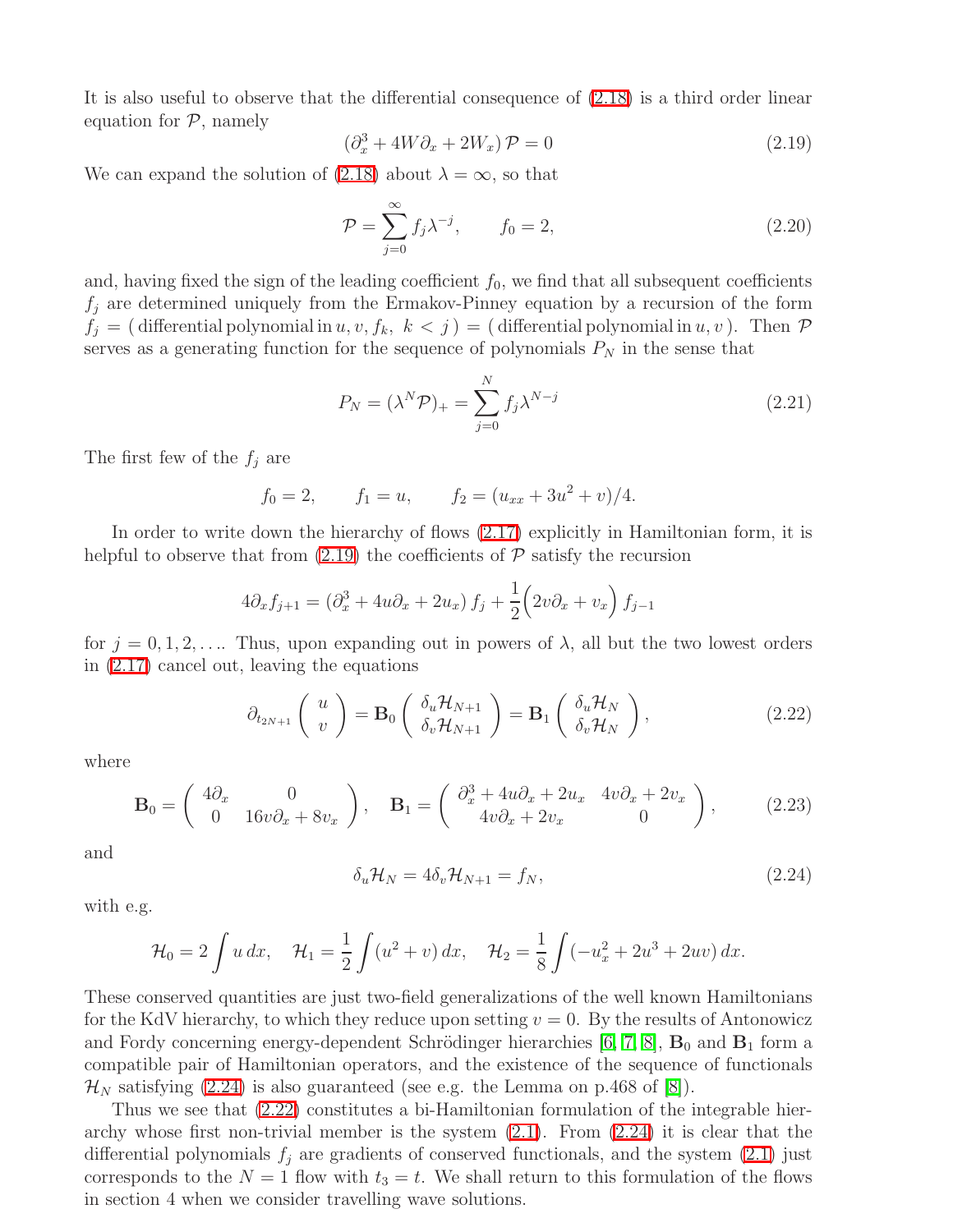#### 3 Weak Painlevé property

The connection between the singularity structure of differential equations and their integrability has been exploited since at least the time of Kowalevksi [\[29\]](#page-20-9). Some time later, this connection led Ablowitz, Ramani and Segur to make their conjecture [\[3\]](#page-19-6) that (up to possible changes of variables) all ordinary differential equations arising as reductions of integrable PDEs should have the Painlevé property, i.e. that all movable singularities of their general solution should be poles. While testing for the Painlevé property is a very useful tool for isolating integrable ODEs and PDEs, it has long been known that insisting on only pole singularities is too strong a requirement for integrability. Indeed, there are many examples of integrable systems which have the weaker property that all movable singularities of the general solution have only a finite number of branches, and this *weak* Painlevé property was proposed by Ramani et al. [\[36\]](#page-20-10) as a more general criterion for integrability.

In finite-dimensional classical Hamiltonian mechanics there are many examples of Liouville integrable systems with the weak Painlevé property (see e.g.  $[1, 2]$  $[1, 2]$ ), including the classical problem of geodesic motion on ellipsoids that was solved by Jacobi [\[27\]](#page-20-11). In this section we apply the weak Painlevé test of  $[36]$  to the PDE system  $(2.1)$ , before making some general remarks concerning weak Painlevé expansions for integrable hierarchies de-rived from energy-dependent Schrödinger operators, some of which were considered in [\[23\]](#page-20-12). The ODE reductions of the system [\(2.1\)](#page-2-0) that are considered in the next section provide further examples of integrable finite-dimensional systems with the weak Painlevé property.

<span id="page-6-0"></span>For the system  $(2.1)$  there are two types of possible expansion around movable singularities. The first type of expansion around a movable (non-characteristic) singular manifold  $\phi(x, t) = 0$  has algebraic branching, and the leading order terms in this principal balance have the form

$$
u \sim \phi_t/(2\phi_x) + a\phi^{2/3}, \qquad v \sim \frac{2a(\phi_x)^2}{9\phi^{4/3}},
$$
\n(3.1)

where  $a = a(x, t)$  is an arbitrary function. To find the resonances, where new arbitrary functions appear in the expansion, we substitute

$$
u \sim \phi_t/(2\phi_x) + a\phi^{2/3}(1 + \epsilon_1\phi^r), \qquad v \sim \frac{2a(\phi_x)^2}{9\phi^{4/3}}(1 + \epsilon_2\phi^r),
$$

into [\(2.1\)](#page-2-0) and consider the leading order linear terms in  $\epsilon_1$  and  $\epsilon_2$ . This gives a  $2 \times 2$ homogeneous linear system for the  $\epsilon_j$ , and the vanishing of the determinant of the associated matrix yields the polynomial equation

<span id="page-6-1"></span>
$$
9r^4 - 9r^3 - 10r^2 + 8r = 0,
$$

whose roots are the resonance values

$$
r = -1, \, 0, \, 2/3, \, 4/3. \tag{3.2}
$$

The standard resonance  $r = -1$  corresponds to the arbitrary choice of  $\phi$ , while  $r = 0$ corresponds to a as in  $(3.1)$ . From the fact that the other two resonances are also nonnegative, it follows that this expansion corresponds to a principal balance, and the fact that these other resonances are non-integer rational numbers means that the algebraic branching cannot be removed simply by changes of the dependent variables (e.g. choosing  $v^3$  as a new variable does not remove the cube root branching from the solution).

The resonance conditions at the values in [\(3.2\)](#page-6-1) are all satisfied, which means that the leading order terms [\(3.1\)](#page-6-0) can be consistently extended to yield the Puiseux series

$$
u = \phi_t/(2\phi_x) + \sum_{j=0}^{\infty} u_j \, \phi^{2/3+j}, \qquad v = \sum_{j=0}^{\infty} v_j \, \phi^{-4/3+j}, \tag{3.3}
$$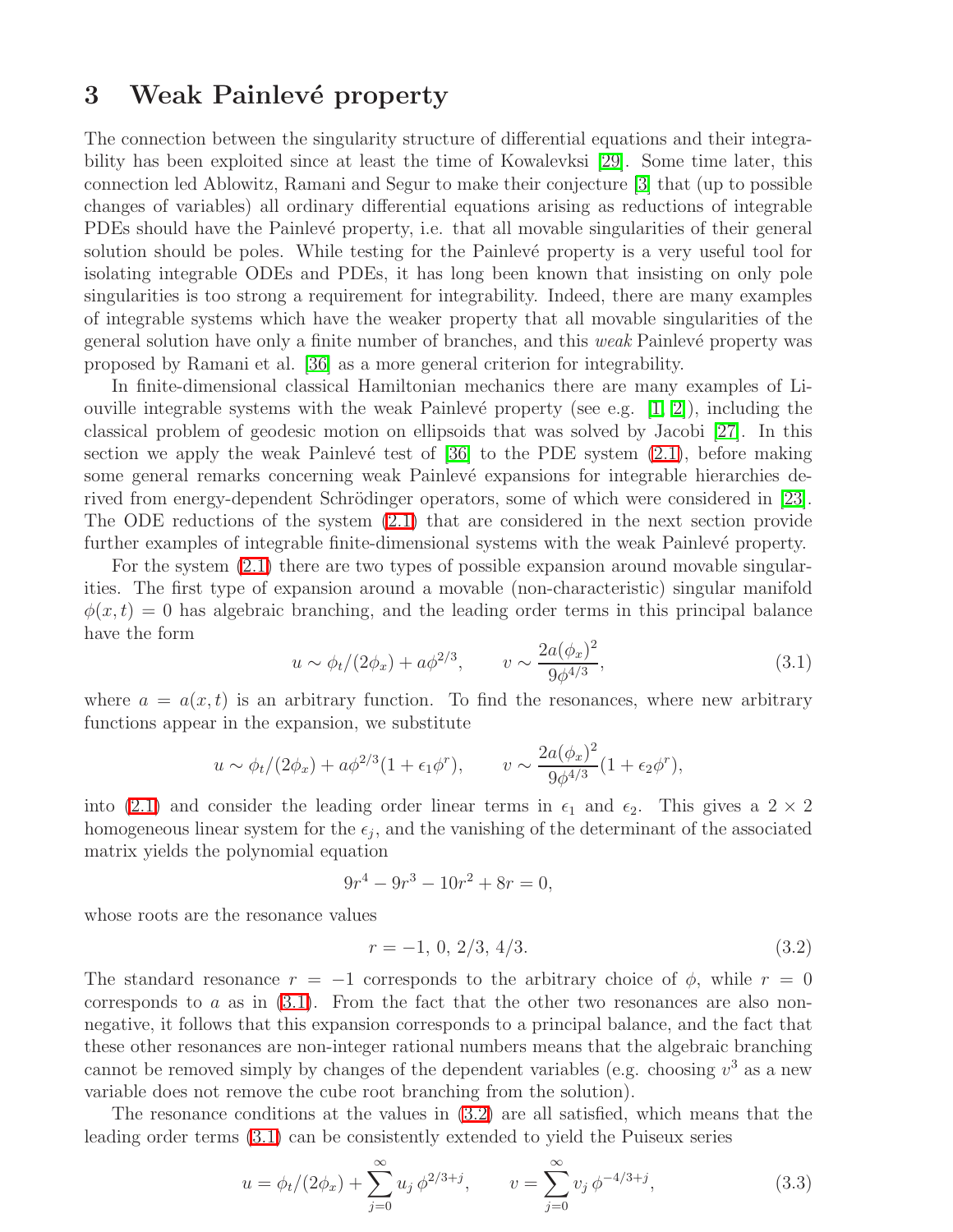where the singular manifold  $\phi$  and the  $u_0 = 9v_0/2 = a$ ,  $u_2$ ,  $u_4$  are arbitrarily chosen functions of x and t, and all other coefficients  $u_i$  and  $v_j$  are determined uniquely in terms of these four functions and their derivatives.

The second type of expansion of the solutions  $u, v$  of  $(2.1)$  around movable singularities on  $\phi(x, t) = 0$  has the leading order behaviour

<span id="page-7-0"></span>
$$
u \sim -\frac{2\phi_x^2}{\phi^2}, \qquad v \sim b\phi^4,\tag{3.4}
$$

where  $b = b(x, t)$  is arbitrary. In the degenerate case  $b = 0$  (corresponding to  $v = 0$ ) this just reduces to the well known expansion for the KdV equation that was first obtained by the WTC method [\[44\]](#page-20-13). This balance has resonance values

$$
r = -1, 0, 4, 6,\tag{3.5}
$$

where  $r = -1$  is standard,  $r = 4$  and  $r = 6$  correspond to arbitrary functions that can be introduced as the coefficients of  $\phi^2$  and  $\phi^4$  in the expansion of u (just as in the case of KdV). The extra resonance value  $r = 0$  corresponds to the arbitrary function b appearing at leading order in the expansion of  $v$ , as in  $(3.4)$ , and thus we see that this is a second principal balance. Also, the resonance conditions for this expansion are trivially satisfied, and it leads to a standard series of WTC type, namely

$$
u = 2(\log \phi)_{xx} + \sum_{j=0}^{\infty} u_j \phi^j, \qquad v = \sum_{j=0}^{\infty} v_j \phi^{4+j}, \qquad (3.6)
$$

where  $\phi$  and the coefficients  $v_0 = b$ ,  $u_2$ ,  $u_4$  may be chosen arbitrarily, with all other coefficients being uniquely determined by them.

It is known that for some integrable systems, there are transformations of hodograph (or reciprocal) type which can be used to transform a PDE with algebraic branching into one with the strong Painlevé property  $[13, 15]$  $[13, 15]$ , but it is by no means clear that this can always be done. In fact, in the paper [\[23\]](#page-20-12), one of us made the assertion that reciprocal transformations of a certain type should succeed in removing all algebraic branching from the solutions of certain energy-dependent Schrödinger hierarchies based on Lax operators of the form

$$
\mathcal{L} = \partial_x^2 + \sum_{j=0}^N \lambda^j u_j.
$$
\n(3.7)

This assertion was verified for the principal balances in such hierarchies, but a more careful consideration of non-principal balances suggests that the transformations considered in [\[23\]](#page-20-12) were actually insufficient to remove all branching from the solutions. Thus the question as to whether PDEs such as [\(2.1\)](#page-2-0) and the systems treated in [\[23\]](#page-20-12) admit reciprocal transformations which transform them into PDEs with the strong Painlevé property remains open. In the next section we consider ODE reductions of [\(2.1\)](#page-2-0) whose general solutions share the same algebraic branching as the original PDE system.

#### 4 Travelling waves and perturbed Hénon-Heiles

Here we consider the stationary reductions of the higher order flows of the hierarchy associated with the system of PDEs [\(2.1\)](#page-2-0). In fact, more generally we will consider travelling wave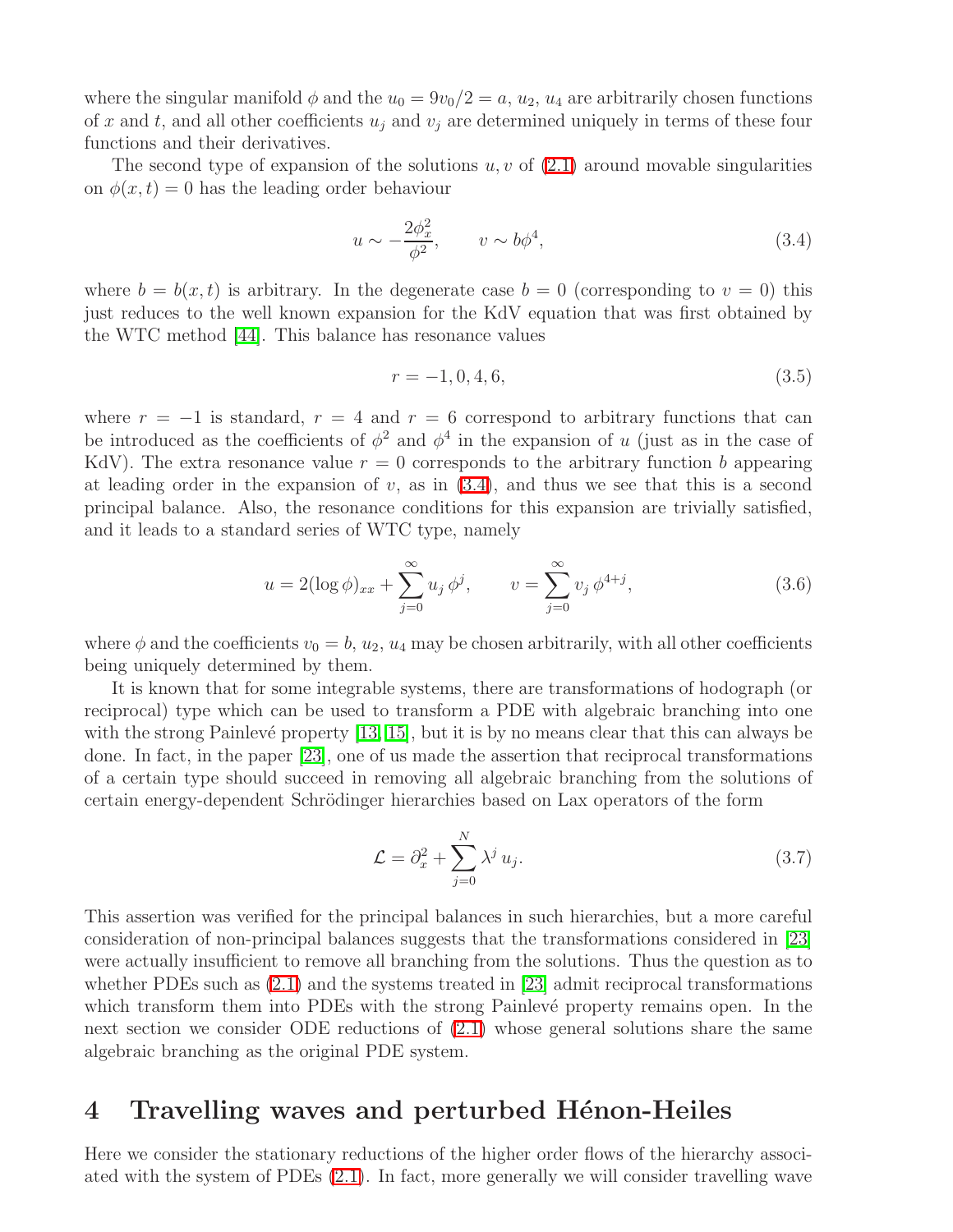solutions of the higher flows  $\partial_{t_{2N+1}}$  such that the dependence on x and  $t_{2N+1}$  corresponds to waves moving with speed  $c$ , so that

<span id="page-8-0"></span>
$$
u = u(z)
$$
,  $v = v(z)$ ,  $z = x - ct_{2N+1}$ 

(where the dependence on the other times  $t_{2j+1}$  has been suppressed). In that case, the travelling wave reduction of the  $t_{2N+1}$  flow takes the form

$$
\left(\partial_z^3 + 2(u\,\partial_z + \partial_z u)\right)(f_N + c/2) + \frac{1}{2}\left(v\,\partial_z + \partial_z v\right)f_{N-1} = 0,
$$
  
\n
$$
2\left(v\,\partial_z + \partial_z v\right)(f_N + c/2) = 0.
$$
\n(4.1)

The stationary flow corresponds to setting  $c = 0$ .



<span id="page-8-4"></span>Figure 1: The profile of  $u(z)$  for a generic one-phase solution of the system [\(2.1\)](#page-2-0).

Letting  $f = f_N + c/2$  and  $g = f_{N-1}$ , the second equation [\(4.1\)](#page-8-0) can be integrated as

$$
v = \frac{K}{f^2}
$$

for some constant  $K$ , and then substituting for  $v$  in the first of these equations and integrating again yields the differential equation

<span id="page-8-1"></span>
$$
ff'' - \frac{1}{2}(f')^2 + 2uf^2 + \frac{Kg}{f} + L = 0,
$$
\n(4.2)

where  $L$  is another constant.

<span id="page-8-3"></span>First we consider the case  $N = 1$ , which corresponds to the travelling wave reduction of the original PDE system [\(2.1\)](#page-2-0). In that case we have  $f_0 = g = 2$ ,  $f_1 = u$  so  $f = u + c/2$ , and the ODE [\(4.2\)](#page-8-1) becomes

$$
ff'' - \frac{1}{2}(f')^{2} + 2(f - c/2)f^{2} + \frac{2K}{f} + L = 0,
$$
\n(4.3)

which can be further integrated to yield the quadrature

<span id="page-8-2"></span>
$$
z - z_0 = \int^{u+c/2} \frac{\sqrt{-f} \, df}{\sqrt{2Q(f)}},\tag{4.4}
$$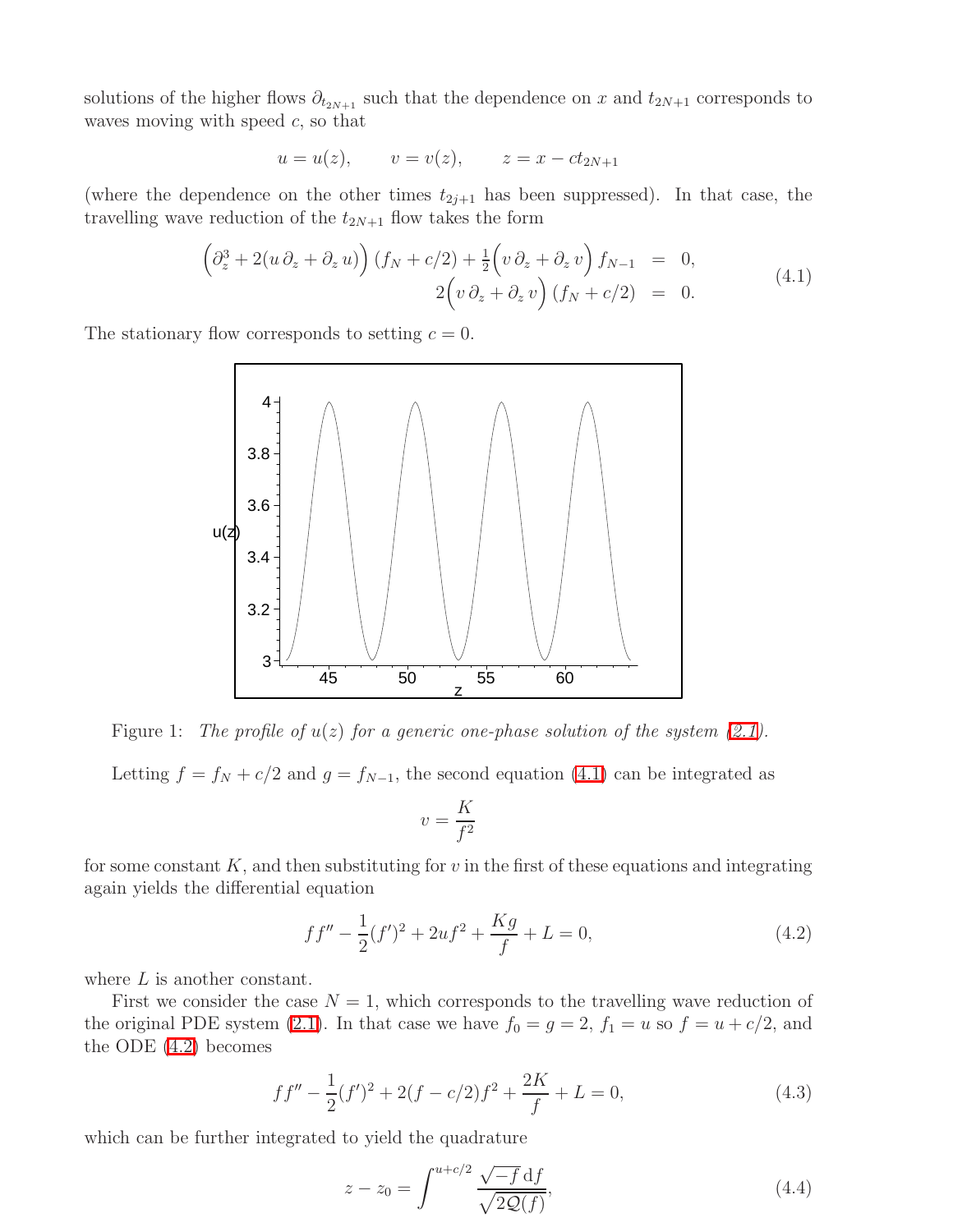where  $Q$  is the quartic polynomial

$$
\mathcal{Q}(f) = f^4 - cf^3 - Mf^2 - Lf - K \equiv (f - e_1)(f - e_2)(f - e_3)(f - e_4), \tag{4.5}
$$

and  $M$ ,  $z_0$  are two more integration constants. In the affine coordinates  $(f, y)$ , it can be seen directly that the curve

$$
fy^2 + 2Q(f) = 0\tag{4.6}
$$

defines a two-sheeted cover of the Riemann sphere with six branch points, and so has genus two. This can also be seen by making the change of variables

$$
X = -1/f, \qquad Y = y/f^2,
$$

so that the curve takes the more standard hyperelliptic form

$$
Y^2 = 2X(e_1X + 1)(e_2X + 1)(e_3X + 1)(e_4X + 1),
$$

and the quadrature [\(4.4\)](#page-8-2) becomes the hyperelliptic integral

<span id="page-9-0"></span>
$$
z - z_0 = \int^{-(u+c/2)^{-1}} \frac{\mathrm{d}X}{Y}.\tag{4.7}
$$

Note that, because the inversion problem [\(4.7\)](#page-9-0) involves a single integral of one holomorphic differential on a curve of genus two, the simple ODE [\(4.3\)](#page-8-3) (which can be rewritten in Hamiltonian form) has deficiency one in the terminology of Abenda and Fedorov [\[1,](#page-19-7) [2\]](#page-19-8). This can be seen as the origin of the weak Kowalevski-Painlevé property for the solutions. Nonetheless, it is possible to obtain real solutions without any singularities on the real axis, by choosing suitable initial data to ensure that the quantity  $f$  lies between two real branch points,  $e_3 \leq f \leq e_2$  say. To produce numerical plots of such solutions, rather than directly evaluating the integral [\(4.4\)](#page-8-2) and then inverting, we have found it very convenient to do a numerical integration of the first order equation

$$
f' = \pm \sqrt{\frac{-2(f - e_1)(f - e_2)(f - e_3)(f - e_4)}{f}},
$$

taking into account the sign changes that occur when f reaches one of the branch points e<sub>2</sub>, e<sub>3</sub>. We have plotted the profile of  $u(z)$  for the particular choice  $e_1 = -2$ ,  $e_2 = -3$ ,  $e_3 = -4, e_4 = -5$  (see figure [1\)](#page-8-4); this corresponds to travelling waves moving with speed  $c = \sum_j e_j = -14$ . We refer to the travelling wave solutions given by [\(4.4\)](#page-8-2) as "one-phase" solutions, by analogy with the corresponding solutions of KdV and other soliton equations. For the system [\(2.1\)](#page-2-0) it is not clear whether some such solutions have a clear interpretation in terms of the periodic spectral problem for the associated energy-dependent Lax operator [\(1.6\)](#page-1-3), so the common terminology "one-gap" is perhaps not appropriate here.

In the case when two of the roots of the polynomial  $\mathcal{Q}(f)$  coincide, the associated hyperelliptic curve acquires a singularity and the genus drops to one; then the quadrature [\(4.4\)](#page-8-2) can be evaluated in terms of elliptic integrals. Furthermore, if two pairs of roots coincide (say  $e_3 = e_1, e_4 = e_2$ ) then the genus of the curve drops to zero, and then the quadrature [\(4.4\)](#page-8-2) can be written explicitly as

$$
z - z_0 = \frac{\pm 1}{\sqrt{2}(k_2^2 - k_1^2)} \left[ k_2 \log \left( \frac{k_2 - \sqrt{k_1^2 + k_2^2 - u}}{k_2 + \sqrt{k_1^2 + k_2^2 - u}} \right) - k_1 \log \left( \frac{\sqrt{k_1^2 + k_2^2 - u} - k_1}{\sqrt{k_1^2 + k_2^2 - u} + k_1} \right) \right],
$$
\n(4.8)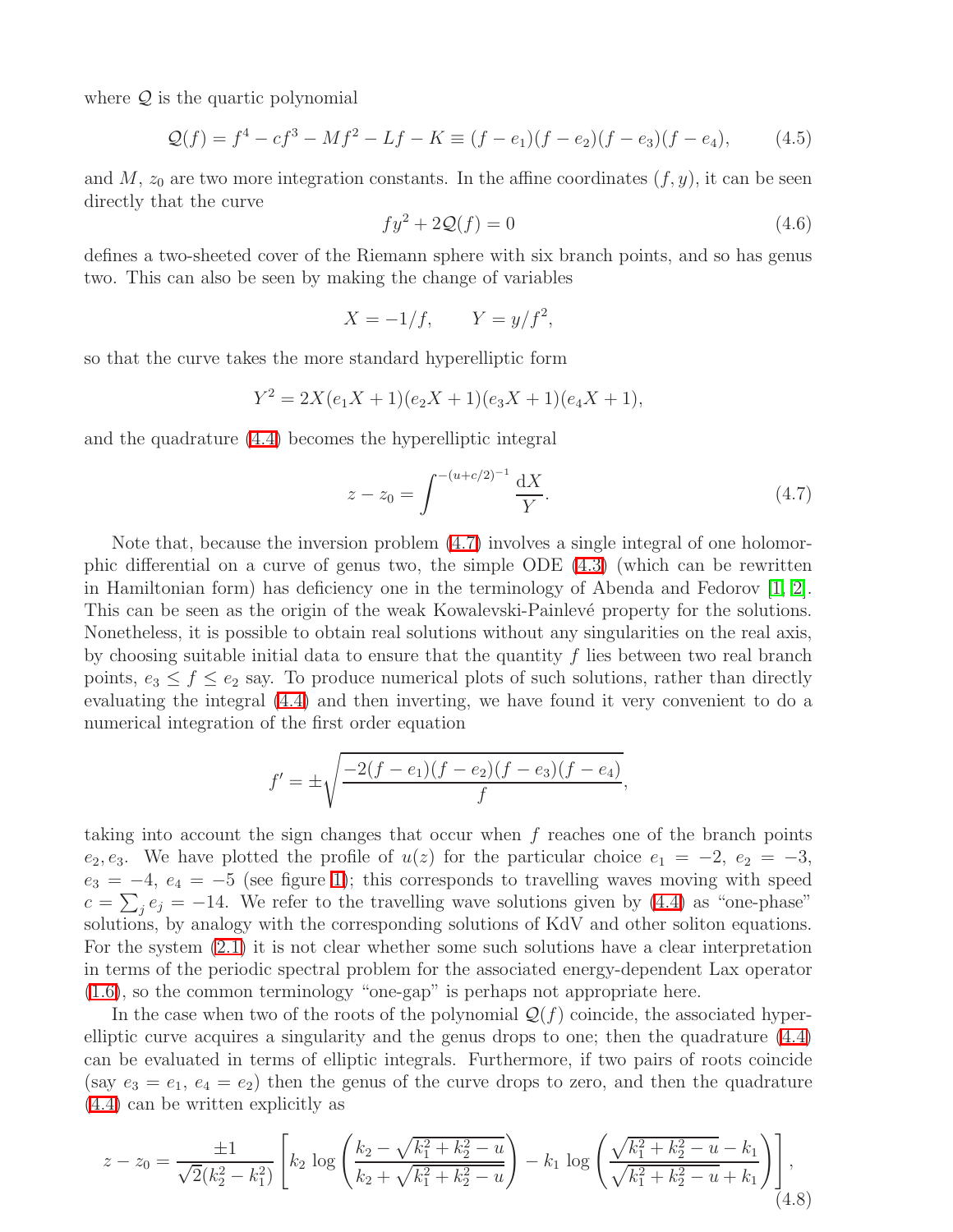

<span id="page-10-0"></span>Figure 2: The profile of  $u(z)$  for a one-soliton solution of the system [\(2.1\)](#page-2-0).

where we set

$$
-k_2^2 = e_2 < e_1 = -k_1^2 < 0.
$$

The above choice of parameters and branches for the logarithms ensures that there is a real solution  $u = f - c/2$  with  $e_2 < f < e_1 < 0$ , so that singularities of the type  $f \sim C (z - z_0)^{2/3}$ or  $f \sim \tilde{C} (z - z_0)^{-2}$  are excluded from the real z axis. This gives a one-soliton solution for the system [\(2.1\)](#page-2-0), which has a kink shape (like solitons in the sine-Gordon equation). We have plotted an example of such a solution for the choice  $e_1 = -1, e_2 = -2$ , with speed  $c = -6$  (figure [2\)](#page-10-0). (Here the term "one-soliton" is used in a general sense, because as far as we are aware the solution does not have a direct interpretation in terms of an inverse scattering transform.)

<span id="page-10-3"></span>In the case  $N = 2$  (the  $t_5$  flow of the PDE hierarchy) we find that the travelling waves are equivalent to the Hamiltonian system with two degrees of freedom defined by the natural Hamiltonian

$$
h_1 = \frac{1}{2}(p_1^2 + p_2^2) + q_1^3 + \frac{1}{2}q_1q_2^2 + 2cq_1 - \frac{\ell^2}{2q_2^2} + \frac{256eq_1}{q_2^4}.
$$
 (4.9)

<span id="page-10-1"></span>The coordinates  $q_j$  and momenta  $p_j$  are canonically conjugate, so  $\{p_j, q_k\} = \delta_{jk}$ , and Hamilton's equations

$$
\frac{dq_j}{dz} = \{h_1, q_j\}, \qquad \frac{dp_j}{dz} = \{h_1, p_j\}, \qquad j = 1, 2
$$
\n(4.10)

<span id="page-10-2"></span>are equivalent to the ordinary differential equation [\(4.2\)](#page-8-1) for travelling wave solutions of the  $t_5$  flow upon setting

$$
u = g = q_1, \quad v = \frac{4e}{f^2} = \frac{256e}{q_2^4}, \quad f = -q_2^2/8 = \frac{1}{4}\left(u'' + 3u^2 + v + 2c\right).
$$
 (4.11)

The derivation of the equations for  $q_j$ ,  $p_j$  in Hamiltonian form is omitted, since it is essentially the same as the corresponding calculation for the stationary flow of the fifth order KdV equation carried out by Fordy [\[18\]](#page-19-2); Fordy's results are reproduced by setting  $e = 0$ ,  $c = 0$ .

The equations of motion [\(4.10\)](#page-10-1) can be written in the form of a Lax equation

$$
\frac{\mathrm{d} \mathbf{L}}{\mathrm{d} z} = [\mathbf{M}, \mathbf{L}],
$$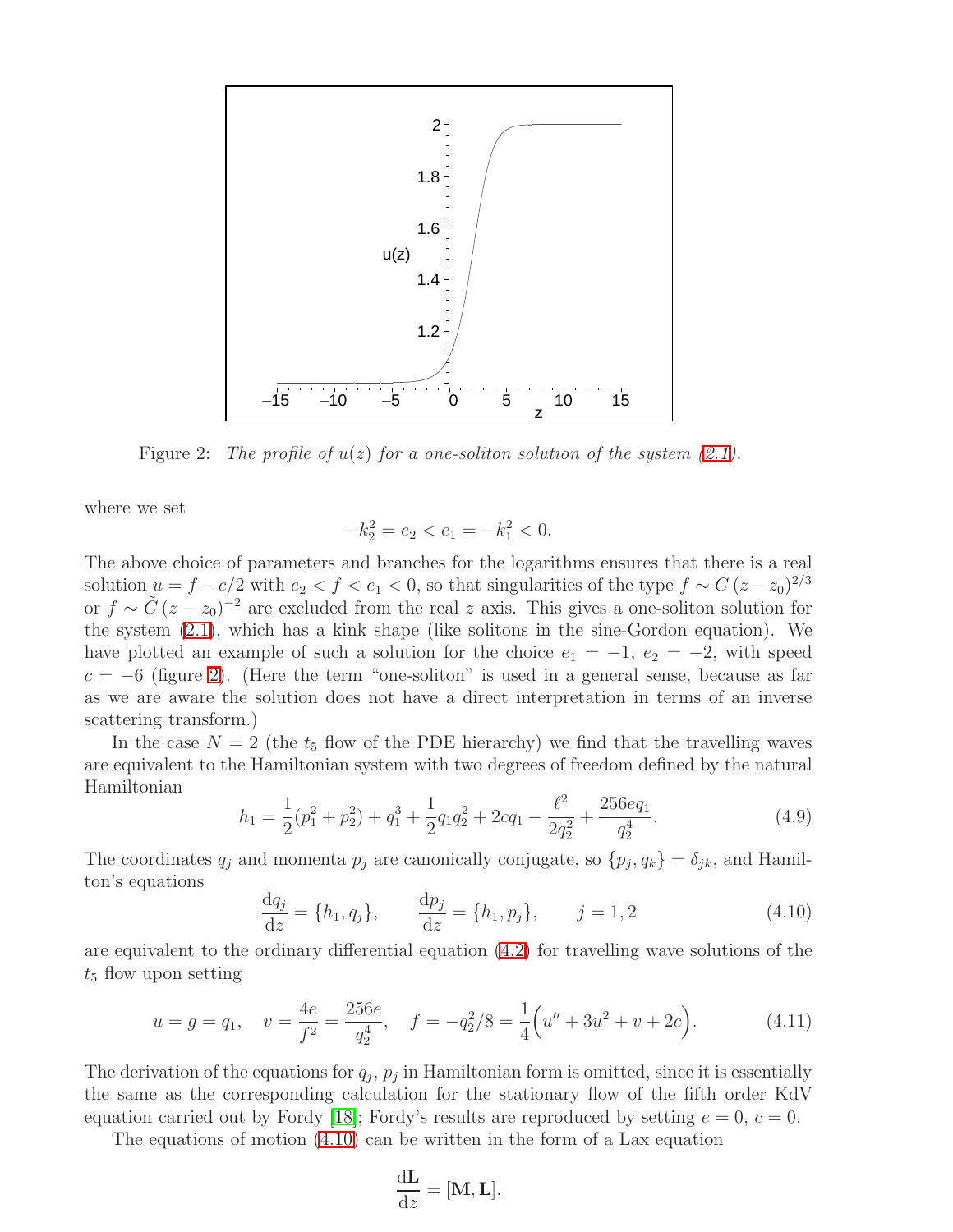where the Lax matrix L is

<span id="page-11-0"></span>
$$
\mathbf{L}(\lambda; q_j, p_j) = \begin{pmatrix} -p_1 \lambda + \frac{1}{4} p_2 q_2 & 4\lambda^2 + 2q_1 \lambda - \frac{1}{4} q_2^2 \\ \mathcal{B}(\lambda; q_j, p_j) & p_1 \lambda - \frac{1}{4} p_2 q_2 \end{pmatrix},
$$
(4.12)

with

$$
\mathcal{B}(\lambda; q_j, p_j) = 4\lambda^3 - 2q_1\lambda^2 + \left(\frac{1}{4}q_2^2 + q_1^2 + 2c\right)\lambda + \frac{1}{4}p_2^2 - \frac{\ell^2}{4q_2^2} + \frac{128eq_1}{q_2^4} + \frac{16e}{q_2^2\lambda}.
$$

The Lax equation is the compatibility condition for the linear system

$$
\mathbf{L}\Phi = 2\mu\Phi, \qquad \frac{\mathrm{d}\Phi}{\mathrm{d}z} = \mathbf{M}\Phi, \qquad \mathbf{M} = \begin{pmatrix} 0 & 1\\ \lambda - q_1 - \frac{64e}{q_2^4\lambda} & 0 \end{pmatrix}.
$$
 (4.13)

The spectral curve given by det  $(L - 2\mu 1) = 0$  has the explicit form

<span id="page-11-1"></span>
$$
\mu^2 - 4\lambda^5 - 2c\lambda^3 - \frac{1}{2}h_1\lambda^2 - \frac{1}{2}h_2\lambda - \frac{\ell^2}{64} + \frac{e}{\lambda} = 0,\tag{4.14}
$$

with

$$
h_2 = \frac{1}{4}q_1p_2^2 - \frac{1}{4}q_2p_2p_1 - \frac{1}{32}q_2^4 - \frac{1}{8}(q_1^2 + 2c) q_2^2 - \frac{\ell^2 q_1}{4q_2^2} + \frac{32e}{q_2^2} + \frac{128e q_1}{q_2^4}
$$

being the second independent integral, in involution with  $h_1$  i.e.  $\{h_1, h_2\} = 0$ . The integral  $h_2$  generates a second commuting flow

$$
\frac{dq_j}{dy} = \{h_2, q_j\}, \qquad \frac{dp_j}{dy} = \{h_2, p_j\}, \qquad j = 1, 2.
$$

Using the relations [\(4.11\)](#page-10-2) for u and v, the joint solutions  $q_i(z, y)$ ,  $p_i(z, y)$  of the pair of compatible Hamiltonian systems defined by  $h_1$  and  $h_2$  yield solutions of the PDE system [\(2.1\)](#page-2-0) upon identifying the independent variables  $z = x - ct_5$ ,  $y = 4t = 4t_3$ .

At this point we should comment on the integrable Hamiltonian system defined by [\(4.9\)](#page-10-3). Homogeneous Hamiltonians of Hénon-Heiles type were previously classified by using the usual (strong) Painlevé test, requiring meromorphic solutions  $[12]$ , so it is not surprising that extensions of such potentials with the weak Painlevé property do not appear to have been described in detail before. However, for systems with two degrees of freedom, an extensive search of natural Hamiltonian systems with a second invariant has been performed by Hietarinta [\[21\]](#page-19-12), and he considered integrable cases of such systems with homogeneous cubic potentials, as well as various perturbations of such systems. The potential [\(4.9\)](#page-10-3) with a perturbation of the form  $q_1/q_2^4$  is a special case of equation (3.2.15) in [\[21\]](#page-19-12), and can be obtained by making a particular choice of the functions  $f$  and  $g$  there.

In order to reduce the perturbed Henon-Heiles Hamiltonian system to quadratures, we perform separation of variables, which we now describe. The separation of variables for the original three integrable cases of the H´enon-Heiles system (with only cubic and harmonic terms in the potential) was obtained in  $[11]$  (see also  $[10]$ ). The generalized integrable cases (i) and (iii), which Fordy had shown to be reductions of the Sawada-Kotera and Kaup-Kupershmidt equations respectively [\[19\]](#page-19-3), were only separated quite recently [\[42\]](#page-20-14). As already mentioned, the Hamiltonian [\(4.9\)](#page-10-3) that we consider here is a perturbation of the integrable case (ii) of the Hénon-Heiles system, and so the separation of variables is straightforward. A new set of canonically conjugate coordinates and momenta  $\lambda_j$ ,  $\pi_j$  can be obtained according to a well known ansatz (see [\[39\]](#page-20-15)) whereby the coordinates  $\lambda_1, \lambda_2$  are given by the zeros of the upper right hand entry of the Lax matrix [\(4.12\)](#page-11-0), so we set

$$
4\lambda^2 + 2q_1\lambda - \frac{1}{4}q_2^2 = 4(\lambda - \lambda_1)(\lambda - \lambda_2)
$$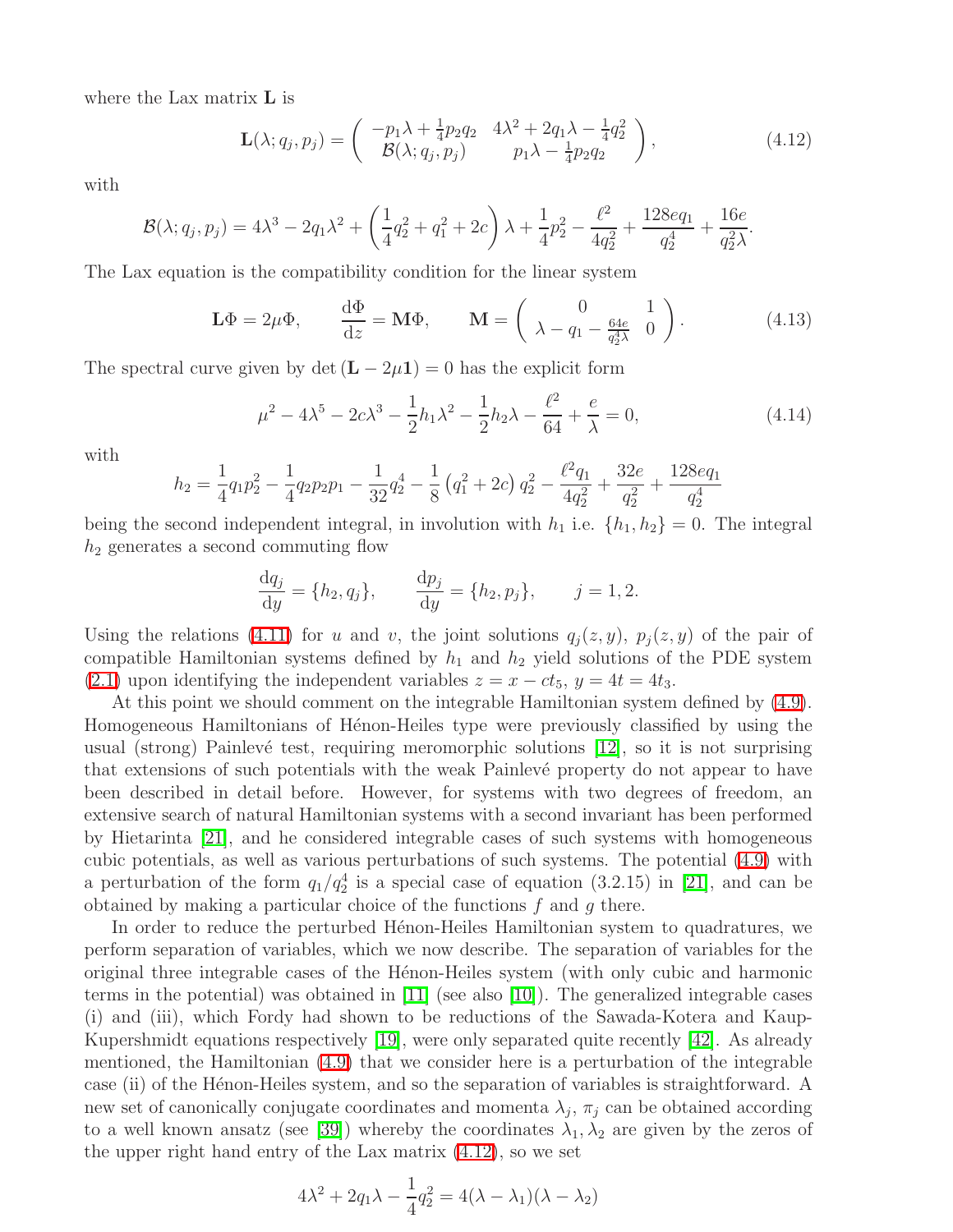<span id="page-12-0"></span>to find

<span id="page-12-1"></span>
$$
\lambda_1 + \lambda_2 = -\frac{q_1}{2}, \qquad \lambda_1 \lambda_2 = -\frac{q_2^2}{16}.
$$
\n(4.15)

In order to find the canonically conjugate momenta, we can write down the generating function

$$
G = -2p_1(\lambda_1 + \lambda_2) + 4p_2\sqrt{-\lambda_1\lambda_2}, \qquad q_j = \frac{\partial G}{\partial p_j}, \quad \pi_j = \frac{\partial G}{\partial \lambda_j}, \quad j = 1, 2,
$$

which means that  $p_i$  are expressed in terms of the new coordinates and momenta as

$$
\begin{pmatrix} p_1 \\ p_2 \end{pmatrix} = \frac{\sqrt{-\lambda_1 \lambda_2}}{2(\lambda_1 - \lambda_2)} \begin{pmatrix} -\lambda_1/\sqrt{-\lambda_1 \lambda_2} & \lambda_2/\sqrt{-\lambda_1 \lambda_2} \\ 1 & -1 \end{pmatrix} \begin{pmatrix} \pi_1 \\ \pi_2 \end{pmatrix}.
$$
 (4.16)

Using the above formulae, we can also rewrite  $\pi_1$  and  $\pi_2$  in terms of the original variables  $q_j$ ,  $p_j$ , but this will not be necessary for what follows.

Once we are equipped with the expressions  $(4.15)$  and  $(4.16)$ , we can rewrite the two Hamiltonian functions  $h_1$  and  $h_2$  in terms of the new variables  $\lambda_j$ ,  $\pi_j$ . Then one can eliminate between these two equations to obtain two separated equations

$$
\frac{\lambda_j^2 \pi_j^2}{16} - 4\lambda_j^5 - 2c\lambda_j^3 - \frac{1}{2}h_1\lambda_j^2 - \frac{1}{2}h_2\lambda_j - \frac{\ell^2}{64} + \frac{e}{\lambda_j} = 0, \quad j = 1, 2.
$$
 (4.17)

Upon comparing the equation [\(4.14\)](#page-11-1) for the spectral curve with the two separated equations [\(4.17\)](#page-12-2), then with  $\pi_j = 4\mu_j/\lambda_j$  the pair of points  $(\lambda_j, \mu_j)$  for  $j = 1, 2$  lie on the spectral curve. Now we can write down the action  $S(h_1, h_2; \lambda_1, \lambda_2)$  such that

<span id="page-12-2"></span>
$$
\pi_j = \frac{\partial S}{\partial \lambda_j}, \qquad z_j = \frac{\partial S}{\partial h_j}, \qquad j = 1, 2,
$$

by setting

$$
S = \int^{\lambda_1} \frac{4\mu d\lambda}{\lambda} + \int^{\lambda_2} \frac{4\mu d\lambda}{\lambda}.
$$
 (4.18)

This yields the quadratures

<span id="page-12-3"></span>
$$
z_1 = \int^{\lambda_1} \frac{\lambda \, d\lambda}{\mu} + \int^{\lambda_2} \frac{\lambda \, d\lambda}{\mu}, \qquad z_2 = \int^{\lambda_1} \frac{d\lambda}{\mu} + \int^{\lambda_2} \frac{d\lambda}{\mu}, \tag{4.19}
$$

with

 $z_1 = z + constant$ ,  $z_2 = y + constant$ .

The inversion problem [\(4.19\)](#page-12-3) associated with the hyperelliptic curve [\(4.14\)](#page-11-1) of genus three involves only two out of three independent holomorphic differentials. This can be augmented with the corresponding relation in terms of a third holomorphic differential,

$$
z_3 = \int^{\lambda_1} \frac{d\lambda}{\lambda \mu} + \int^{\lambda_2} \frac{d\lambda}{\lambda \mu},
$$

and then the extra variable is a function of the other two, i.e.  $z_3 = z_3(z_1, z_2)$ . So this perturbed Hénon-Heiles system is another example of an integrable system with deficiency one, and instead of the standard Jacobi inversion involving the threefold symmetric product of the curve, one has the twofold product corresponding to pairs of points  $(\lambda_1, \mu_1), (\lambda_2, \mu_2)$ . The image  $(z_1, z_2, z_3)$  of a pair of points under the Abel map lies on a stratum in the Jacobian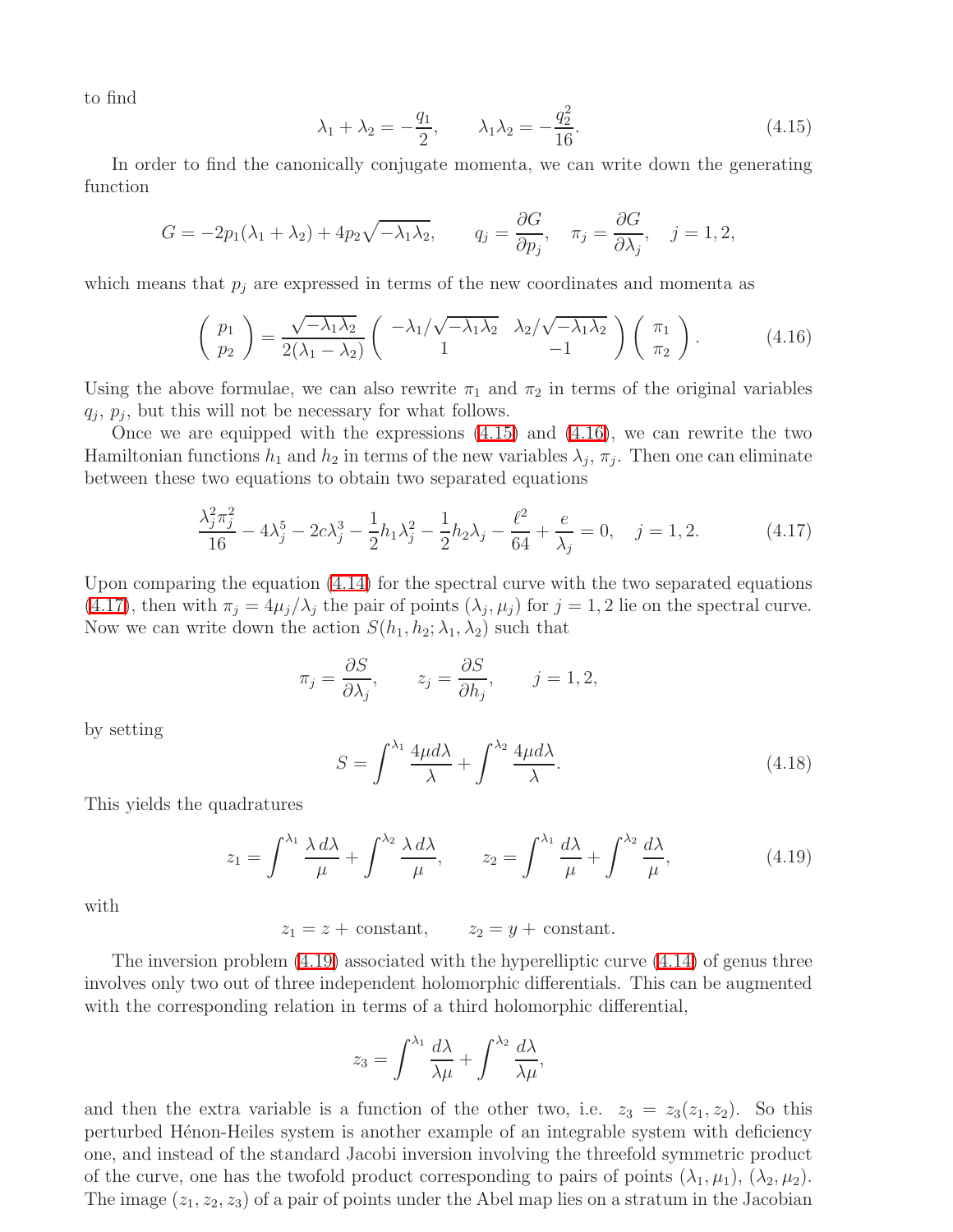

<span id="page-13-3"></span>Figure 3: The generic shape of the profile  $u(x) = u(x,T)$  for a two-phase solution of the system  $(2.1)$ , at fixed time T.

of the curve, and this leads to an explanation for the algebraic branching in the solutions [\[1\]](#page-19-7).

The solutions of the perturbed Henon-Heiles system produce two-phase solutions of the PDE system [\(2.1\)](#page-2-0), which are the analogues of the two-gap solutions for KdV. The solutions corresponding to higher stationary flows (and travelling waves) of the PDE hierarchy are included in a general ansatz for N-phase solutions (see [\[38\]](#page-20-6), for instance). One can set

$$
\hat{\mathcal{P}} = \psi \psi^{\dagger} = \prod_{j=1}^{N} (\lambda - \lambda_j),
$$

where  $\psi, \psi^{\dagger}$  are two independent solutions of the Schrödinger equation [\(2.13\)](#page-4-0) whose Wronskian is

<span id="page-13-1"></span><span id="page-13-0"></span>
$$
\psi_x \psi^{\dagger} - \psi \psi_x^{\dagger} = \mu,
$$

with  $\mu = \mu(\lambda)$  being given by the equation for the spectral curve,

$$
\mu^2 = 4\lambda^{2N+1} + d\lambda^{2N} + \ldots - e/\lambda,
$$
\n(4.20)

which is of genus  $N + 1$ . Then  $\hat{\mathcal{P}}$  satisfies the Ermakov-Pinney equation

$$
\hat{\mathcal{P}}\hat{\mathcal{P}}_{xx} - \frac{1}{2}\hat{\mathcal{P}}_x^2 + 2W\hat{\mathcal{P}}^2 + \frac{\mu(\lambda)^2}{2} = 0.
$$
\n(4.21)

The expressions for u and v in terms of  $\lambda_i$  (trace formulae) are

$$
u = -d/4 - 2\sum_{j=1}^{N} \lambda_j, \qquad v = \frac{e}{\prod_{j=1}^{N} \lambda_j^2};
$$
\n(4.22)

these follow immediately from expanding [\(4.21\)](#page-13-0) around  $\lambda = \infty$  and  $\lambda = 0$ . Similarly, expanding around  $\lambda = \lambda_j$  yields the Dubrovin equations

<span id="page-13-2"></span>
$$
\lambda'_j = \frac{\mu(\lambda_j)}{\prod_{k \neq j} (\lambda_j - \lambda_k)}, \qquad j = 1, \dots, N,
$$
\n(4.23)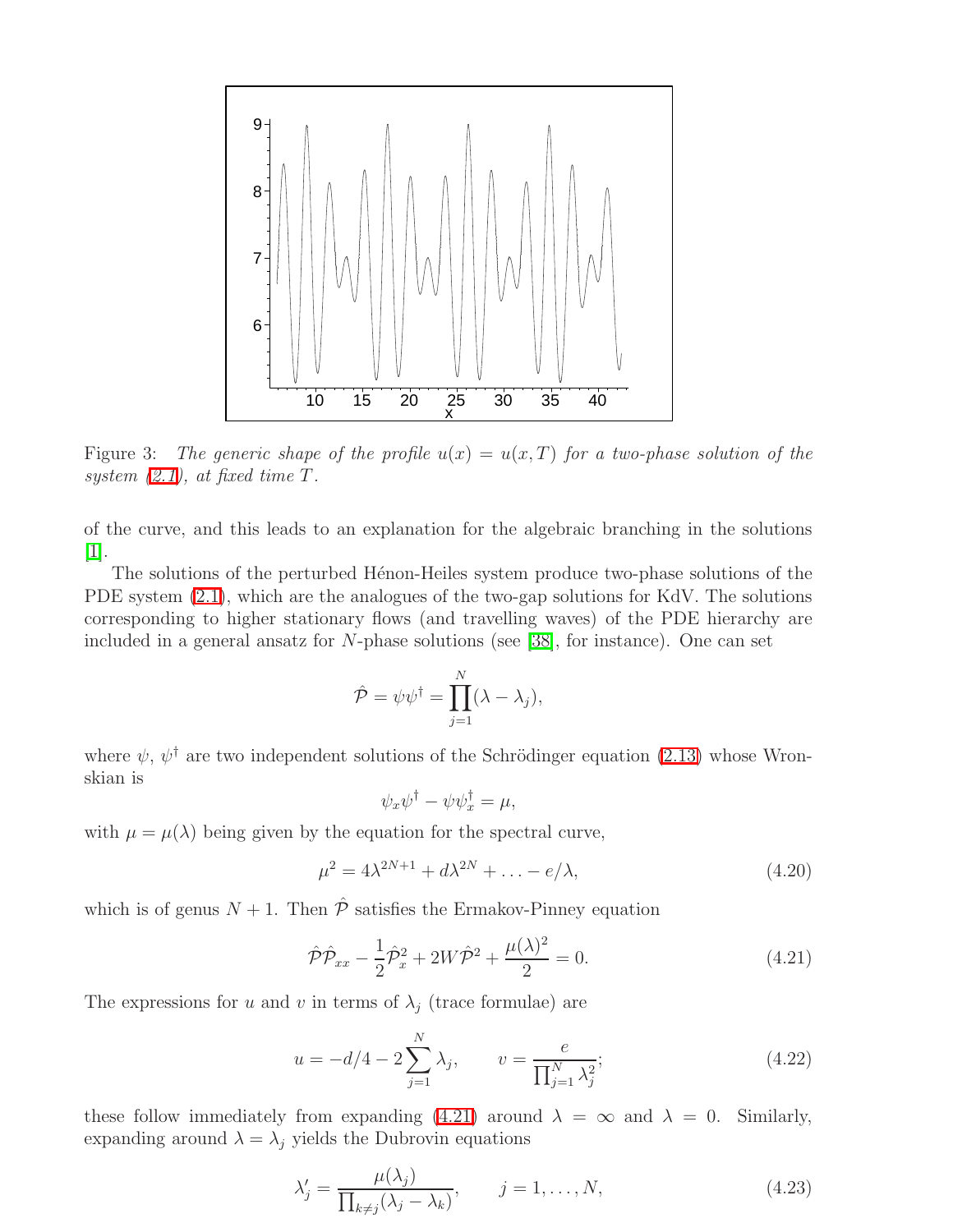

<span id="page-14-0"></span>Figure 4: The generic shape of the profile  $v(x) = v(x,T)$  for a two-phase solution of the system [\(2.1\)](#page-2-0), at fixed time T.

with prime denoting derivative with respect to x and  $\mu$  being a square root of the right hand side of [\(4.20\)](#page-13-1).

Imposing the time dependence [\(2.14\)](#page-4-4) upon  $\psi$  and  $\psi^{\dagger}$  means that  $\hat{\mathcal{P}}$  evolves with t according to

<span id="page-14-1"></span>
$$
\hat{\mathcal{P}}_t = (2u + 4\lambda)\hat{\mathcal{P}}_x - 2u_x\hat{\mathcal{P}},
$$

and this implies that the time evolution of the roots of the polynomial  $\hat{\mathcal{P}}$  is given by

$$
\lambda_{j,t} = -\frac{\left(d/2 + 4\sum_{k\neq j}\lambda_k\right)\mu(\lambda_j)}{\prod_{k\neq j}(\lambda_j - \lambda_k)}, \qquad j = 1, \dots, N. \tag{4.24}
$$

Just as in the one-phase case, the Dubrovin equations are extremely convenient for obtaining the solutions numerically. We plotted the profile  $u(x, t)$  of a two-phase solution at a fixed time  $t = T$  by doing a numerical integration of the equations [\(4.23\)](#page-13-2) for  $N = 2$  (see figure [3\)](#page-13-3); for this example we placed the branch points of the associated genus three curve at  $\lambda = 1, 2, 3, 4, 5, 6$  (as well as the fixed branch points at  $\lambda = 0, \infty$ ). The corresponding two-phase profile of  $v(x, T)$  appears in figure [4.](#page-14-0)

It is also interesting to consider the two-soliton solutions of [\(2.1\)](#page-2-0) which arise from the coalescence of three pairs of branch points on the genus three curve. In order to produce plots of such a solution, we performed numerical integration of the Dubrovin equations  $(4.23)$  for  $N = 2$ , in the particular case when the right hand side of  $(4.20)$  has double roots at  $\lambda = 1, 2, 3$ , using particular initial conditions  $\lambda_1|_{x=0} = \lambda_1(0, T_0)$ ,  $\lambda_2|_{x=0} = \lambda_2(0, T_0)$ , with

$$
1 < \lambda_1(0, T_0) < 2, \qquad 2 < \lambda_2(0, T_0) < 3.
$$

This produced the two-soliton profile of  $u(x,T_0) = -2\lambda_1(x,T_0) - 2\lambda_2(x,T_0) - d/4$  with  $d = -48$ , corresponding to the configuration of two solitons at some fixed time  $t = T_0$ (plotted in figure [5\)](#page-15-0). In order to observe the subsequent evolution of the pair of solitons at times  $t > T_0$ , we then integrated the two equations [\(4.24\)](#page-14-1) for  $j = 1, 2$ , starting from the initial data  $la_1|_{t=T_0} = \lambda_1(0,T_0)$ ,  $la_2|_{t=0} = \lambda_1(0,T_0)$ , in order to get values for  $\lambda_j(0,t)$  for  $t > T_0$ . For a fixed sequence of times  $t = T_n$ , the values  $\lambda_j(0, T_n)$ ,  $j = 1, 2$  were then used as initial data for the Dubrovin equations [\(4.23\)](#page-13-2), in order to produce the sequence of profiles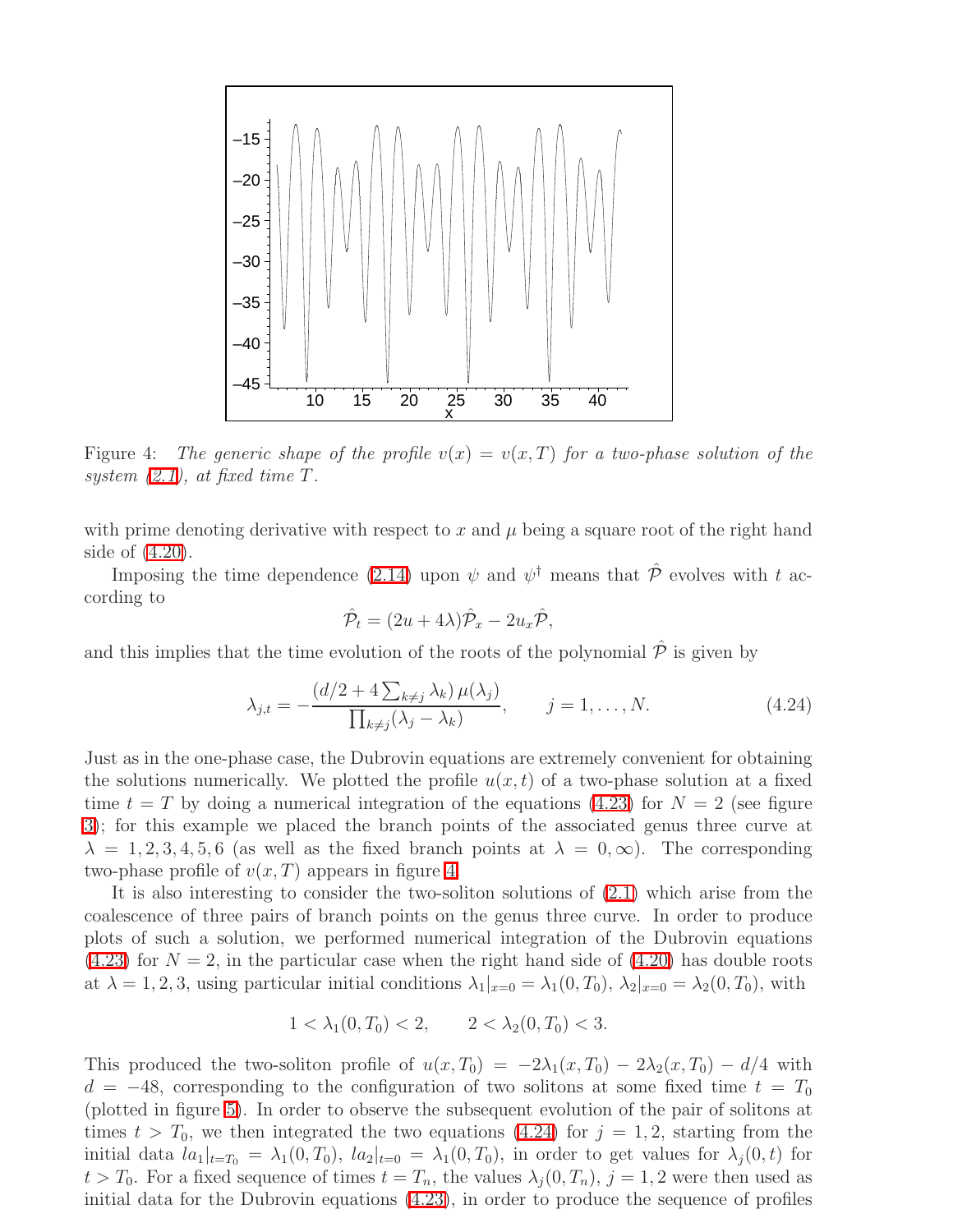

<span id="page-15-0"></span>Figure 5: The profile of  $u(x) = u(x,T_0)$  for a two-soliton solution of the system [\(2.1\)](#page-2-0) at time  $T_0$  (before collision).



<span id="page-15-1"></span>Figure 6: The profile of  $u(x) = u(x, T_1)$  for a two-soliton solution of the system [\(2.1\)](#page-2-0) at time  $T_1$  (just before collision).



<span id="page-15-2"></span>Figure 7: The profile of  $u(x) = u(x, T_2)$  for a two-soliton solution of the system [\(2.1\)](#page-2-0) at time  $T_2$  (during interaction).

of  $u(x, T_n)$ . The interaction between the two solitons can be seen in figures [6](#page-15-1) - [9.](#page-16-0) The shape of the field  $v(x,t) = e/(\lambda_1^2 \lambda_2^2)$  for the two-soliton solution (with  $e = -144$  in this example) is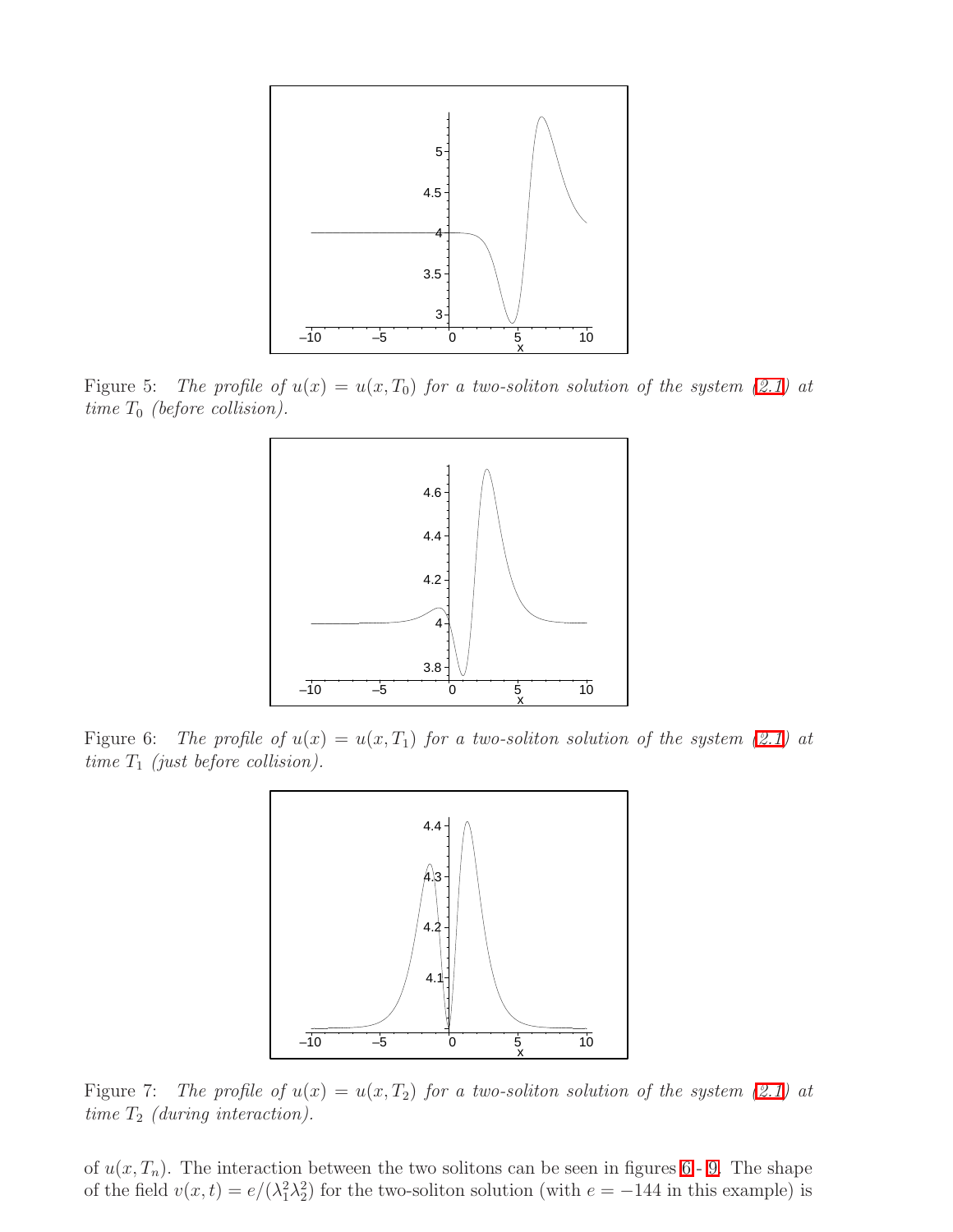qualitatively similar to that of  $u(x, t)$ , but for completeness we have also plotted  $v(x, T_2)$  in figure [10,](#page-17-0) which is at the same stage of the soliton interaction as the corresponding profile of  $u$  in figure [7.](#page-15-2)



Figure 8: The profile of  $u(x) = u(x,T_3)$  for a two-soliton solution of the system [\(2.1\)](#page-2-0) at time  $T_3$  (just after collision).



<span id="page-16-0"></span>Figure 9: The profile of  $u(x) = u(x, T_4)$  for a two-soliton solution of the system [\(2.1\)](#page-2-0) at a later time  $T_4$  (after interaction).

### 5 Conclusions

The Wahlquist-Estabrook method has proved to be effective for finding the Lax pair for the PDE [\(1.2\)](#page-0-1), leading to a  $2 \times 2$  zero curvature representation. The latter is equivalent to a scalar Lax pair involving the energy-dependent Schrödinger equation  $(2.13)$ . The solutions of integrable hierarchies associated with energy-dependent Schrödinger operators have some interesting features compared with those of other integrable systems [\[4,](#page-19-15) [5\]](#page-19-16). As far as we are aware, the theory of inverse scattering has not been developed for such operators (apart from the case where  $\mathcal L$  is quadratic in  $\lambda$ , starting with the work [\[28\]](#page-20-2)).

The solutions of such hierarchies generally display the weak Painlevé property [\[23\]](#page-20-12), and in particular the algebro-geometric solutions often correspond to finite-dimensional integrable Hamiltonian systems with deficiency  $[1]$ . For the N-phase solutions of  $(2.1)$  described above,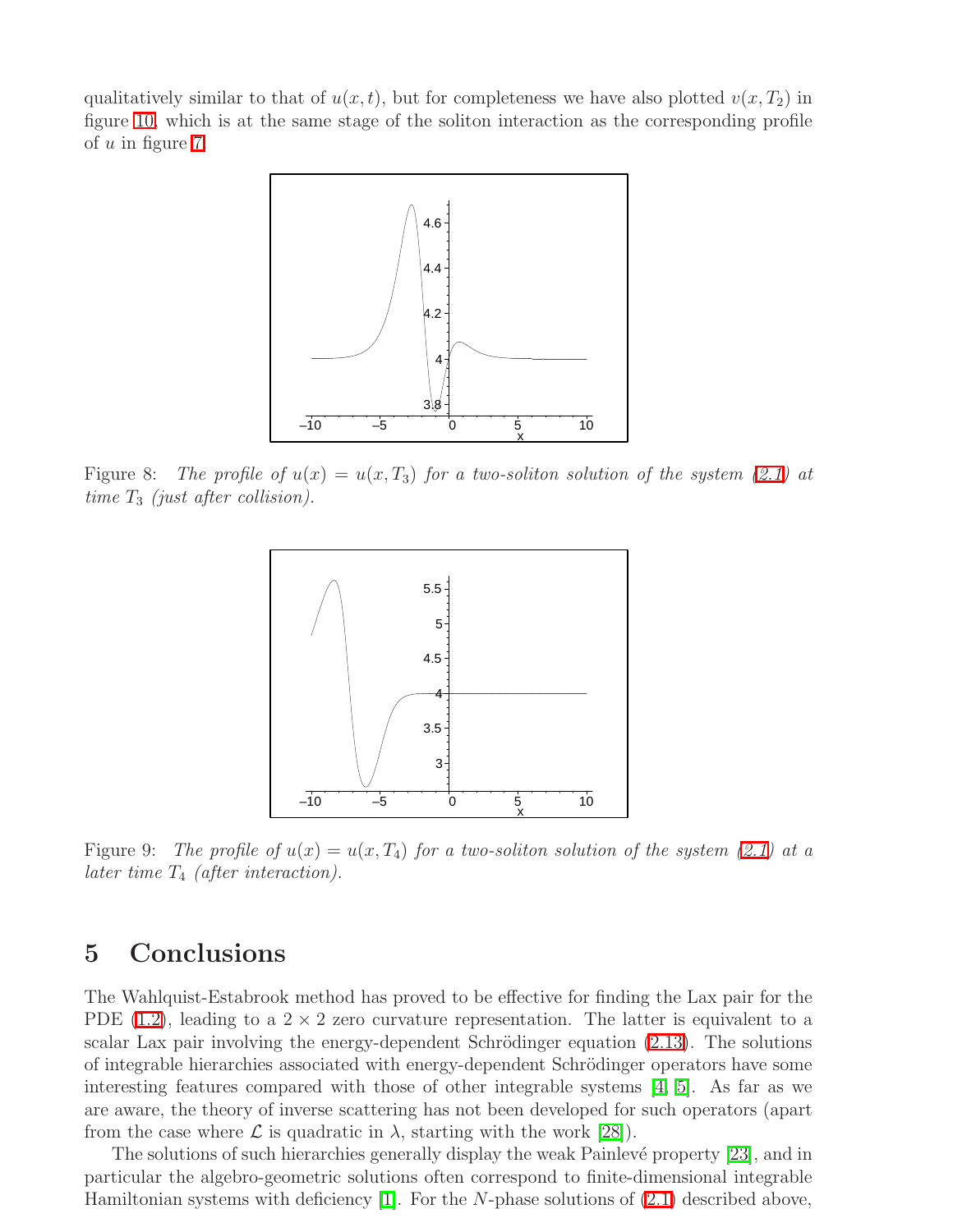

<span id="page-17-0"></span>Figure 10: The profile of  $v(x) = v(x,T_2)$  for a two-soliton solution of the system [\(2.1\)](#page-2-0) at time  $T_2$  (during interaction).

the deficiency is one: the genus of the curve  $(4.20)$  is one higher than the number of degrees of freedom. It is interesting to note that, while many such Hamiltonian systems were obtained in [\[2\]](#page-19-8) by applying Dirac reduction to algebraically completely integrable systems that linearize on a  $q$ -dimensional Jacobian associated with a genus  $q$  curve (with the number of constraints being the deficiency), the systems considered here can be viewed instead as deformations where the genus increases from g to  $g + 1$ : the parameter e is the deformation parameter, and the spectral curves for the KdV hierarchy are recovered in the limit  $e \to 0$ . In particular, the perturbed H $\acute{e}$ non-Heiles system with Hamiltonian [\(4.9\)](#page-10-3) corresponds to a deformation from genus two to genus three. One can obtain multi-parameter deformations (with correspondingly greater deficiency) by considering the Lax operator

$$
\hat{\mathcal{L}} = \partial_x^2 - \lambda + u + \sum_{j=1}^d v_j \lambda^{-j}.
$$

We have plotted some one- and two-phase solutions of the PDE system  $(2.1)$ , including their solitonic limiting cases. The soliton dynamics has some quite different features compared with KdV solitons, and is worthy of further study. In the absence of an inverse scattering transform for the PDE system [\(2.1\)](#page-2-0), one can wonder to what extent the class of soliton-type or N-phase solutions represent the general solution. For the case of some integrable PDEs, such as the KdV and nonlinear Schrödinger equations  $[20]$ , it is possible to make local approximations to arbitrary periodic solutions using finite-gap ones.

Since the first draft of this paper was written, it has been brought to our attention that the Lax pair for the system [\(2.1\)](#page-2-0) was written down by Zakharov some time ago [\[45\]](#page-20-16). Ito found the bi-Hamiltonian structure and conservation laws for this system rewritten in the variables u and  $V = \sqrt{v}$  [\[26\]](#page-20-17). In this form, Matsuno studied the dispersionless limit and also gave an implicit expression for the travelling waves of the system, providing a parametric formula for the quadrature [\(4.4\)](#page-8-2), or equivalently the hyperelliptic integral [\(4.7\)](#page-9-0), in terms of Jacobi elliptic functions (see Appendix B in [\[32\]](#page-20-18)). More recently, the system [\(2.1\)](#page-2-0) has reappeared in a symmetry classification of mixed scalar and vector evolution equations (see  $[41]$ , section 3.2.3).

Scaling similarity reductions of integrable PDEs commonly yield non-autonomous ODEs of Painlev´e type, and it has been observed that these often inherit the same Hamiltonian structures as their autonomous counterparts (see e.g. [\[22\]](#page-19-18) and references). However, for scaling similarity reductions of the PDE hierarchy associated with [\(2.1\)](#page-2-0) this appears not to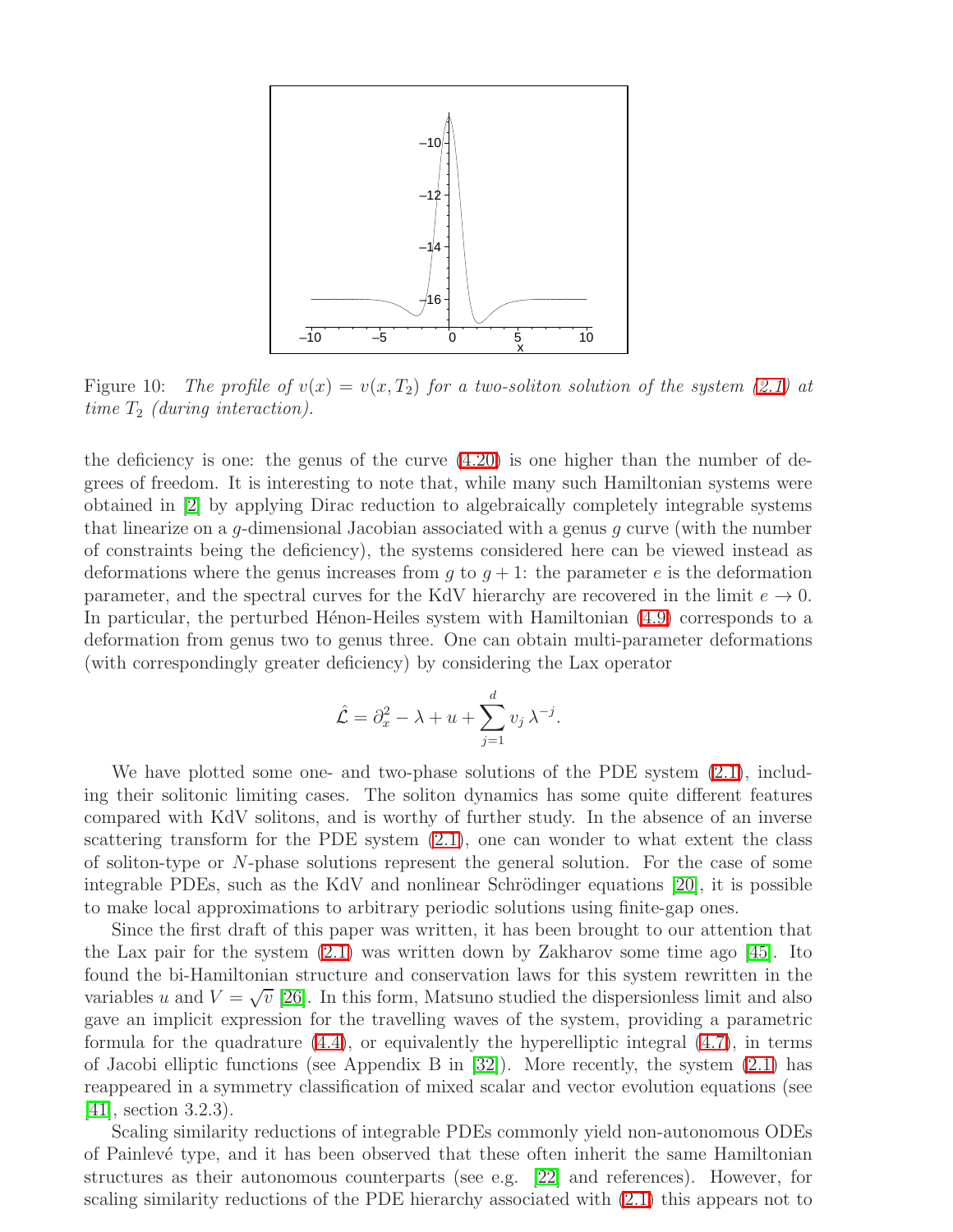be the case. For example, following the method of Clarkson and Kruskal [\[14\]](#page-19-19) we see that by setting

$$
u(x,t) = \theta^2 U(z), \qquad v(x,t) = \theta^4 V(z),
$$

with

<span id="page-18-0"></span>
$$
z = x\theta(t)
$$
,  $\frac{d\theta}{dt} = \theta^4$ 

(so that  $\theta = (-3t + 3t_0)^{-1/3}$ ), [\(2.1\)](#page-2-0) is reduced to a coupled system of ODEs, namely

$$
U''' + 6UU' + V' - zU' - 2U = 0,(2U - z)V' + 4(U' - 1)V = 0,
$$
\n(5.1)

where the prime denotes  $d/dz$ . The integrating factors which allow the ODEs for travelling waves to be written as the single second order equation [\(4.3\)](#page-8-3) no longer work for this nonautonomous system, except in the special case  $V \equiv 0$  when [\(5.1\)](#page-18-0) reduces to the equation PXXXIV (see [\[25\]](#page-20-20), chapter XIV). Aside from this special case, the general solution of the fourth order system  $(5.1)$  will have the weak Painlevé property. Nevertheless, by applying the technique of Flaschka and Newell [\[17\]](#page-19-20), we find that putting

$$
\phi(z;\zeta) = \theta^2 \psi(x,t;\lambda), \qquad \zeta = \theta^{-2}\lambda
$$

leads to the linear system

<span id="page-18-1"></span>
$$
\phi'' + (U - \zeta + V/(4\zeta)) \phi = 0,\n\zeta \partial_{\zeta} \phi = -(2U - z + 4\zeta)\phi' + (U' - 2)\phi.
$$
\n(5.2)

The fourth order ODE system arises as the compatibility condition for this linear system, so while  $(5.1)$  does not have the Painlevé property it should still be possible to interpret it via isomonodromic deformation of the second equation [\(5.2\)](#page-18-1).

<span id="page-18-2"></span>Another integrable scalar equation of the type [\(1.1\)](#page-0-0) considered in [\[34\]](#page-20-0) is equivalent to the system

$$
u_t = u_{5x} + 25u_xu_{xx} + 10uu_{3x} + 20u^2u_x + v_x,
$$
  
\n
$$
v_t = 3u_{3x}v + u_{xx}v_x + 24uu_xv + 4u^2v_x.
$$
\n(5.3)

The above system is a rewriting of equation number  $(101)$  in [\[34\]](#page-20-0), which is obtained by taking  $u = w_x$  and eliminating v. This system reduces to the Kaup-Kupershmidt equation when  $v = 0$ . By analogy with our results for the system  $(1.2)$ , related to an energy-dependent operator of second order, it is natural to guess that the system [\(5.3\)](#page-18-2) should possesses a scalar Lax pair with an energy-dependent Lax operator of third order, which generalizes the Lax pair of the Kaup-Kupershmidt equation. Indeed this turns out to be the case, and we obtain the Lax pair

$$
\frac{1}{\lambda}\mathcal{L}\psi \equiv \left(\partial_x^3 + 2u\partial_x + u_x - \frac{v}{9\lambda} - \lambda\right)\psi = 0,\tag{5.4}
$$

$$
\partial_t \psi = -9\lambda \psi_{xx} + (u_{xx} + 4u^2)\psi_x - (u_{3x} + 8uu_x + 12u)\psi \tag{5.5}
$$

for [\(5.3\)](#page-18-2). This Lax pair is one member of a family classified by Antonowicz, Fordy and Liu [\[9\]](#page-19-21). It is also equivalent to the  $3 \times 3$  zero curvature equation recently given in [\[37\]](#page-20-21). By a slight extension of Fordy's results in [\[18\]](#page-19-2), we find that the travelling wave reduction of [\(5.3\)](#page-18-2) corresponds to another perturbed Hénon-Heiles system, with Hamiltonian

$$
h = \frac{1}{2}(p_1^2 + p_2^2) + \frac{4}{3}q_1^3 + \frac{1}{4}q_1q_2^2 + 2cq_1 - \frac{\ell^2}{2q_2^2} + \frac{\tilde{e}}{q_2^6}.
$$
 (5.6)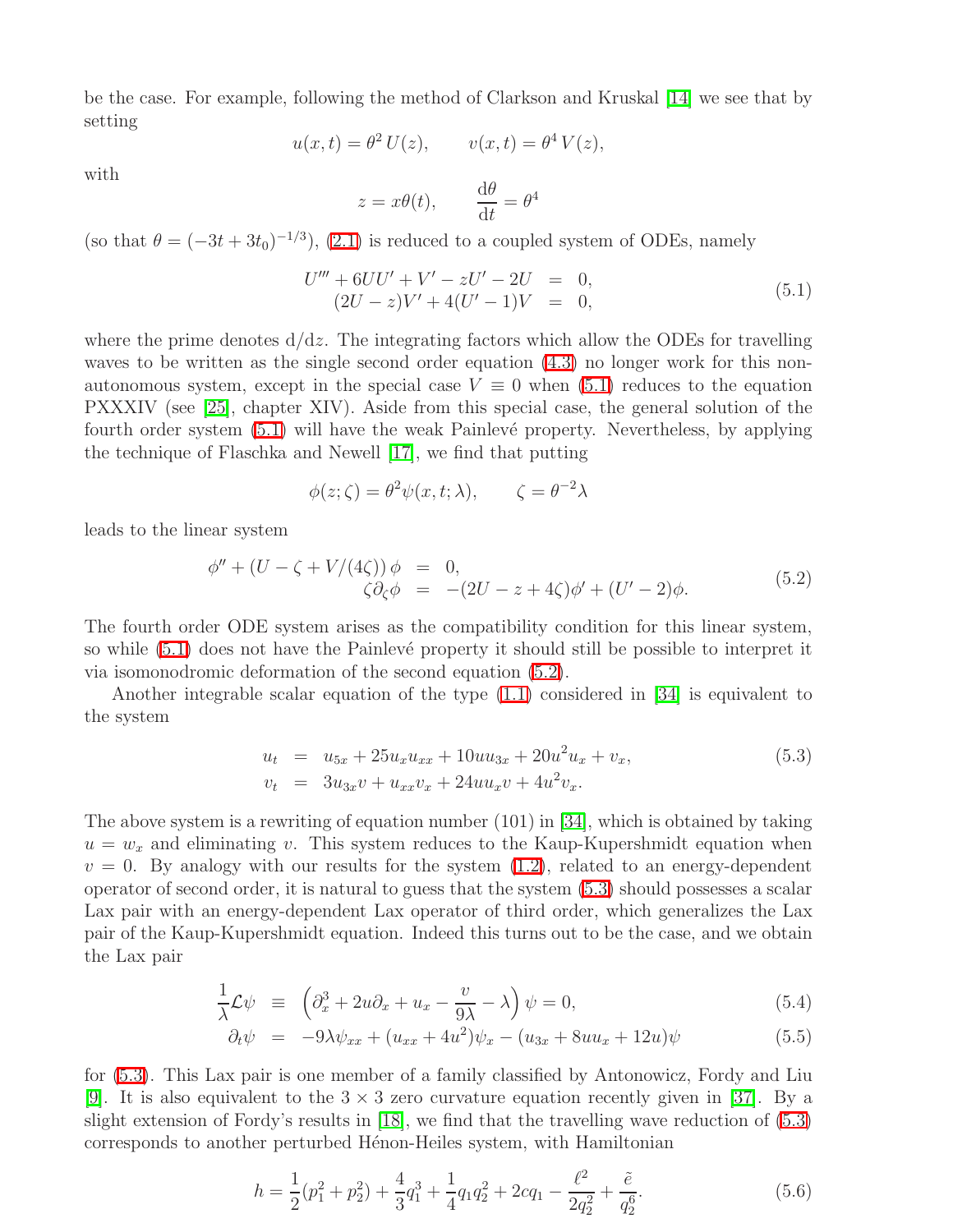This reduces to the (generalized) integrable case (iii) Hénon-Heiles system when  $\tilde{e} = 0$ , for  $\tilde{e} \neq 0$  it has the weak Painlevé property. The possibility of including the extra term  $1/q_2^6$ in the potential, while still preserving integrability, was noted some time ago by Hietarinta [\[21\]](#page-19-12). However, at present we do not know how to carry out separation of variables for this perturbed Hamiltonian system; the results of [\[42\]](#page-20-14) cannot be directly extended to this case.

Acknowledgements. Andrew Hone acknowledges the support of the EPSRC, and Vladimir Novikov is grateful for support from the GIFT project and from an EPSRC Postdoctoral Fellowship. Caroline Verhoeven is grateful for FWO support in the form of a Postdoctoral Research Fellowship. Andrew Hone is grateful to Yuri Fedorov and Carles Simó for useful remarks during his visit to Barcelona. The authors would also like to thank Jarmo Hietarinta, Takayuki Tsuchida and Sergei Sakovich for valuable comments on the original version of this paper.

## <span id="page-19-7"></span>References

- <span id="page-19-8"></span>[1] Abenda S and Fedorov Y 2000 Acta Appl. Math. **60** 137.
- <span id="page-19-6"></span>[2] Abenda S and Fedorov Y 2001 J. Nonlin. Math. Phys. 8 Supplement 1.
- <span id="page-19-15"></span>[3] Ablowitz M J, Ramani A and Segur H 1978 Lett. Nuovo Cim. 23 333.
- <span id="page-19-16"></span>[4] Alber M S, Luther G G and Marsden J E 1997 Nonlinearity 10 223.
- <span id="page-19-4"></span>[5] Alber M S, Camassa R, Fedorov Yu, Holm DD and Marsden J E 1999 Phys. Lett. A 264 171.
- <span id="page-19-0"></span>[6] Antonowicz A and Fordy A P 1987 Phys. Lett. A  $122$  95.
- <span id="page-19-1"></span>[7] Antonowicz A and Fordy A P 1987 Physica D 28 345.
- <span id="page-19-21"></span>[8] Antonowicz A and Fordy A P 1989 Commun. Math. Phys. 124 465.
- [9] Antonowicz A, Fordy A P and Liu Q P 1991 Nonlinearity 4 669.
- <span id="page-19-14"></span><span id="page-19-13"></span>[10] Blaszak M 1998 Multi-Hamiltonian theory of dynamical systems, New York: Springer.
- <span id="page-19-11"></span>[11] Caboz R, Gavrillov L and Ravoson V 1993 J. Math Phys. 34 2385.
- <span id="page-19-9"></span>[12] Chang Y F, Tabor M and Weiss J 1982 *J. Math. Phys.* **23** 531.
- <span id="page-19-19"></span>[13] Clarkson P A, Fokas A S and Ablowitz M J 1989 SIAM J. Appl. Math. 49 1188.
- <span id="page-19-10"></span>[14] Clarkson P A and Kruskal M D 1989 *J. Math. Phys.* **30** 2201.
- <span id="page-19-5"></span>[15] Degasperis A, Holm D D and Hone A N W 2002 Theoretical and Mathematical Physics 133 1461.
- <span id="page-19-20"></span>[16] Ermakov V P 1880 Univ. Izv. Kiev Series III 9 1.
- <span id="page-19-2"></span>[17] Flaschka H and Newell A C 1980 *Commun. Math. Phys.* **76** 65.
- <span id="page-19-3"></span>[18] Fordy A P 1991 *Physica* **D 52** 204.
- [19] Fordy A P 1990 Prolongation structures of nonlinear evolution equations, in Soliton theory: a survey of results (ed. A.P. Fordy), Manchester University Press, pp. 403–425.
- <span id="page-19-17"></span><span id="page-19-12"></span>[20] Grinevich P G 2001 Physica D 152-153 20.
- <span id="page-19-18"></span>[21] Hietarinta J 1987 Physics Reports 147 87.
- [22] Hone A N W 1998 Physica D 118 1.